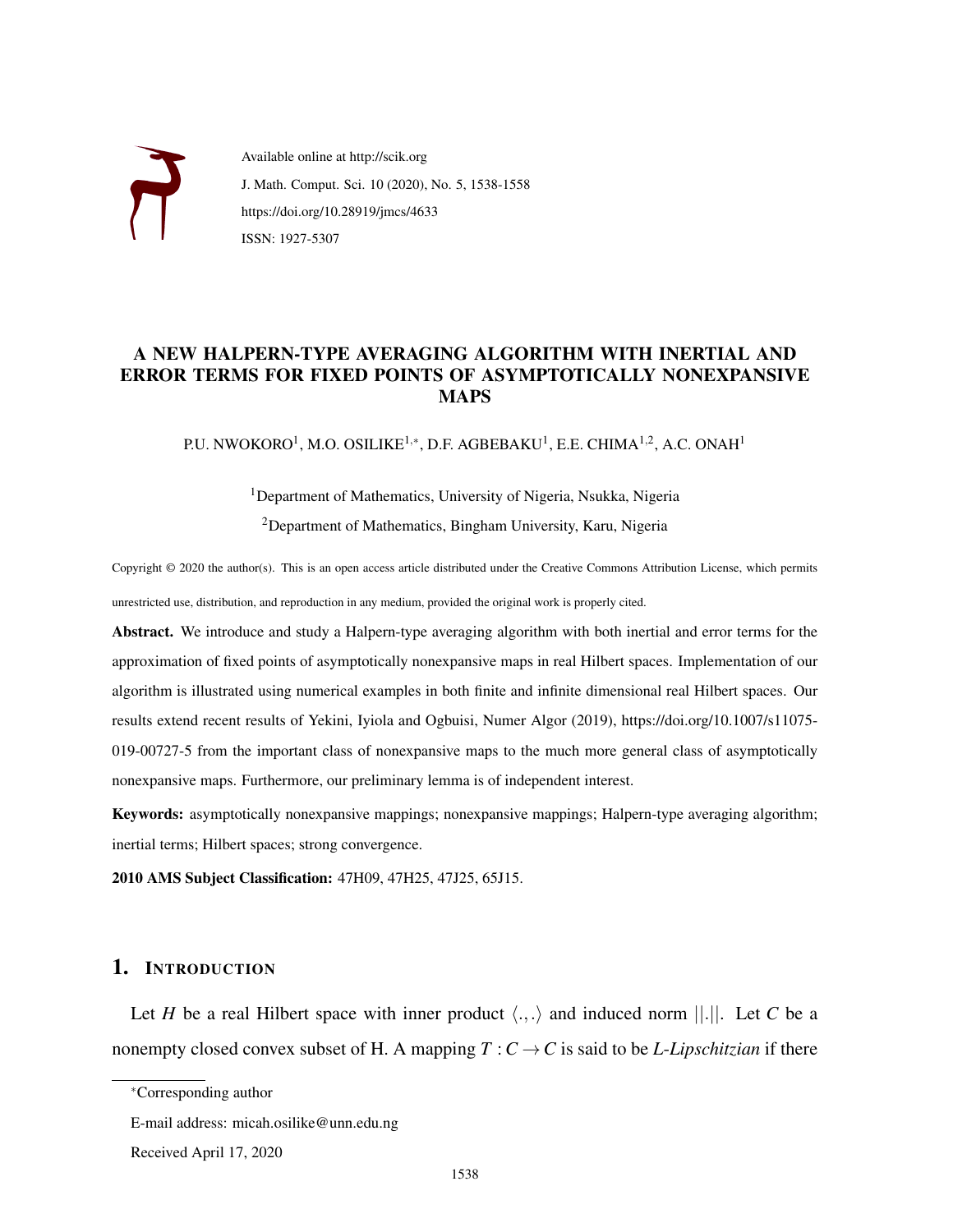exists  $L > 0$  such that

$$
||Tx - Ty|| \le L||x - y||, \,\forall x, y \in C.
$$
\n(1.1)

*T* is said to be a *contraction* if  $L \in [0,1)$  and *T* is said to be *nonexpansive* if  $L = 1$  (see for example [3, 5, 9, 25]). *T* is said to be *asymptotically nonexpansive* (see for example [3, 9, 12, 15, 17, 33, 34]) if there exists a sequence  ${k_h}_{n=1}^{\infty} \subseteq [1, \infty)$  with  $\lim_{n \to \infty} k_n = 1$  such that

$$
||T^{n}x - T^{n}y|| \le k_n ||x - y||, \,\forall x, y \in C.
$$
\n(1.2)

.

It is well known (see for example [12, 15]) that the class of nonexpansive mappings is a proper subclass of the class of asymptotically nonexpansive mappings. The following example is also a simple example of an asymptotically nonexpansive mapping in a finite dimensional real Hilbert space which is not nonexpansive.

**Example 1.1** Let  $\Re$  denote the reals with the usual norm and define  $T : \Re \rightarrow \Re$  by

$$
Tx = \begin{cases} -3x, x \in (-\infty, 0] \\ 0, x \in (0, \infty) \end{cases}
$$

Then  $\forall x, y \in (-\infty, 0]$ , we obtain  $|Tx - Ty|^2 = 9|x - y|^2$ ,  $|x - Tx - (y - Ty)|^2 = 16|x - y|^2$ , and hence

$$
|Tx - Ty|^2 = 9|x - y|^2 = |x - y|^2 + \frac{1}{2}|x - Tx - (y - Ty)|^2.
$$

Observe also that  $\forall x, y \in (0, \infty)$  we have

$$
|Tx - Ty|^2 = 0 \le |x - y|^2 + \frac{1}{2}|x - Tx - (y - Ty)|^2.
$$

Furthermore, for all  $x \in (-\infty, 0]$  and  $y \in (0, \infty)$  we have  $|Tx - Ty|^2 = 9x^2$  and

$$
|x-y|^2 + \frac{1}{2}|x - Tx - (y - Ty)|^2 = |x-y|^2 + \frac{1}{2}|4x - y|^2
$$
  
=  $x^2 - 2xy + y^2 + 8x^2 + \frac{y^2}{2} - 4xy$   
=  $9x^2 + \frac{3y^2}{2} - 6xy \ge 9x^2 = |Tx - Ty|^2$ .

Thus

$$
|Tx - Ty|^2 \le |x - y|^2 + \frac{1}{2}|x - Tx - (y - Ty)|^2, \ \forall x, y \in \mathfrak{R},
$$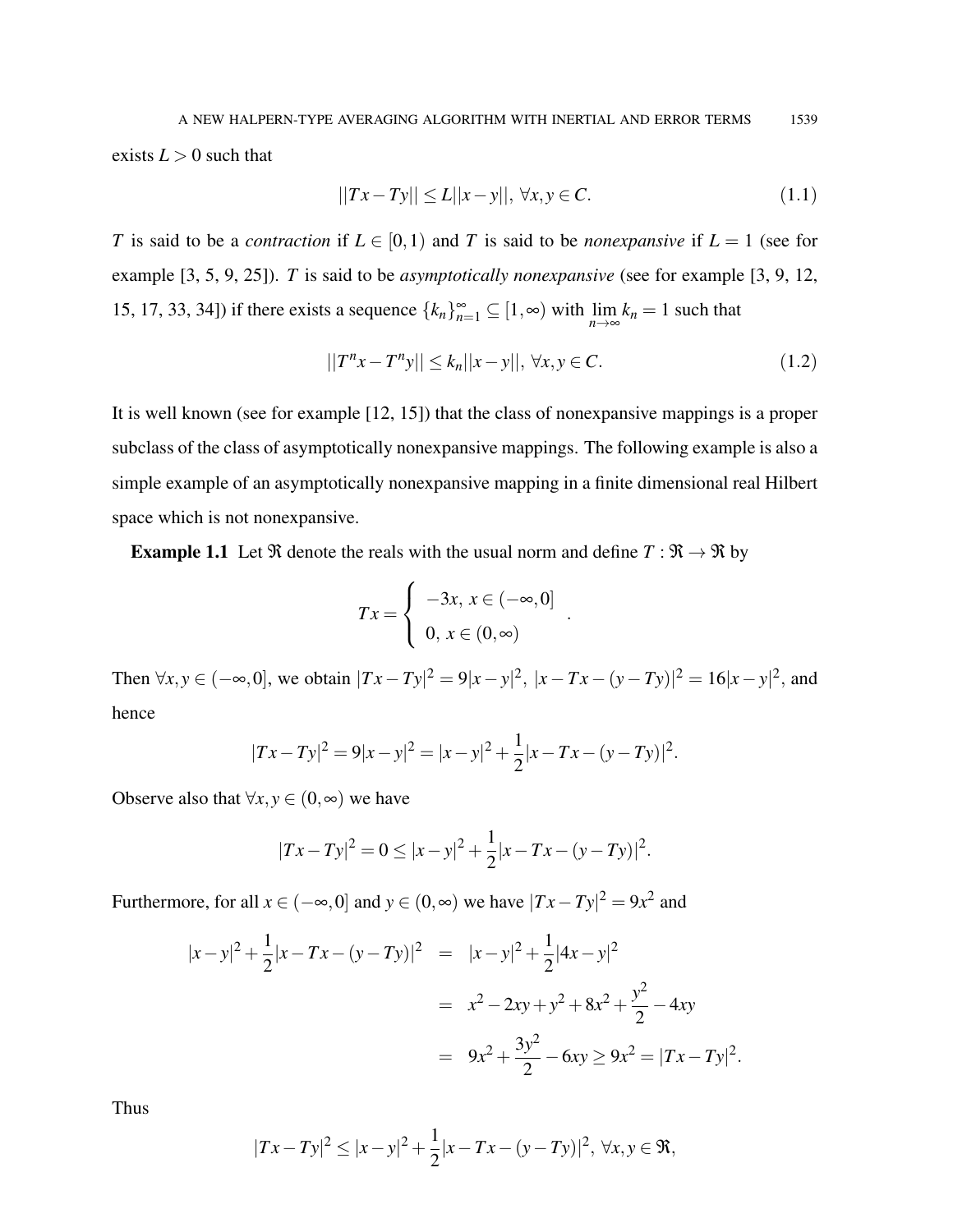and

$$
|Tx - Ty| \le \frac{1 + \sqrt{2}}{\sqrt{2} - 1}|x - y|, \ \forall x, y \in \mathfrak{R}.
$$

Observe that for all integer  $n \ge 2$  we have  $T^n x = 0$ ,  $\forall x \in \Re$ . Thus for all  $x, y \in \Re$ ,  $n \ge 2$  we have

$$
|T^n x - T^n y|^2 \le |x - y|^2.
$$

It follows that *T* is asymptotically nonexpansive with

$$
k_n = \begin{cases} \frac{1+\sqrt{2}}{\sqrt{2}-1}, \ n = 1, \\ 1, \ n \ge 2. \end{cases}
$$

*T* is not nonexpansive.

*T* is said to be uniformly *L*-Lipschitzian if there exists *L* > 0 such that

$$
||T^{n}x - T^{n}y|| \le L||x - y||, \,\forall x, y \in C.
$$
\n(1.3)

*T* is said to be demiclosed at *p* if whenever  $\{x_n\}_{n=1}^{\infty}$  is a sequence in *C* which converges weakly to  $x^* \in C$  and  $\{Tx_n\}_{n=1}^{\infty}$  converges strongly to *p*, then  $Tx^* = p$ . It is well-known (see for example [3, 9, 27]) that if *C* is a nonempty closed convex subset of a real Hilbert space *H* and  $T: C \rightarrow C$ is an asymptotically nonexpansive mapping with a nonempty fixed point-set,  $F(T)$ , then  $(I - T)$ is demiclosed at zero.

Let  $P_C$ :  $H \to C$  denote the metric projection (the proximity map) which assigns to each point *x* ∈ *H* the unique nearest point in *C*, denoted by *P*<sub>*C*</sub>(*x*). It is well known that  $z = P_c(x)$  if and only if  $\langle x-z, z-y \rangle \ge 0$ ,  $\forall y \in C$ , and that  $P_C$  is nonexpansive.

In the iterative approximation of fixed points of asymptotically nonexpansive maps, the modified averaging iterative scheme of Mann:

$$
x_{n+1} = (1 - \alpha_n)x_n + \alpha_n T^n x_n, \, n \ge 1; \tag{1.4}
$$

and Ishikawa:

$$
x_{n+1} = (1 - \alpha_n)x_n + \alpha_n T^n[(1 - \beta_n)x_n + \beta_n T^n x_n], \ n \ge 1,
$$
\n(1.5)

where  $\{\alpha_n\}_{n=1}^{\infty}$  and  $\{\beta_n\}_{n=1}^{\infty}$  are suitable sequences in [0,1] have played pivotal role. These schemes were first studied by Schu ([33, 34]) in 1991 and the schemes have played pivotal roles in approximation of fixed points of maps with asymptotic type behaviours (see for example [3, 6, 7, 17, 26, 27, 28, 31, 33, 34]). However, these two iteration schemes yield only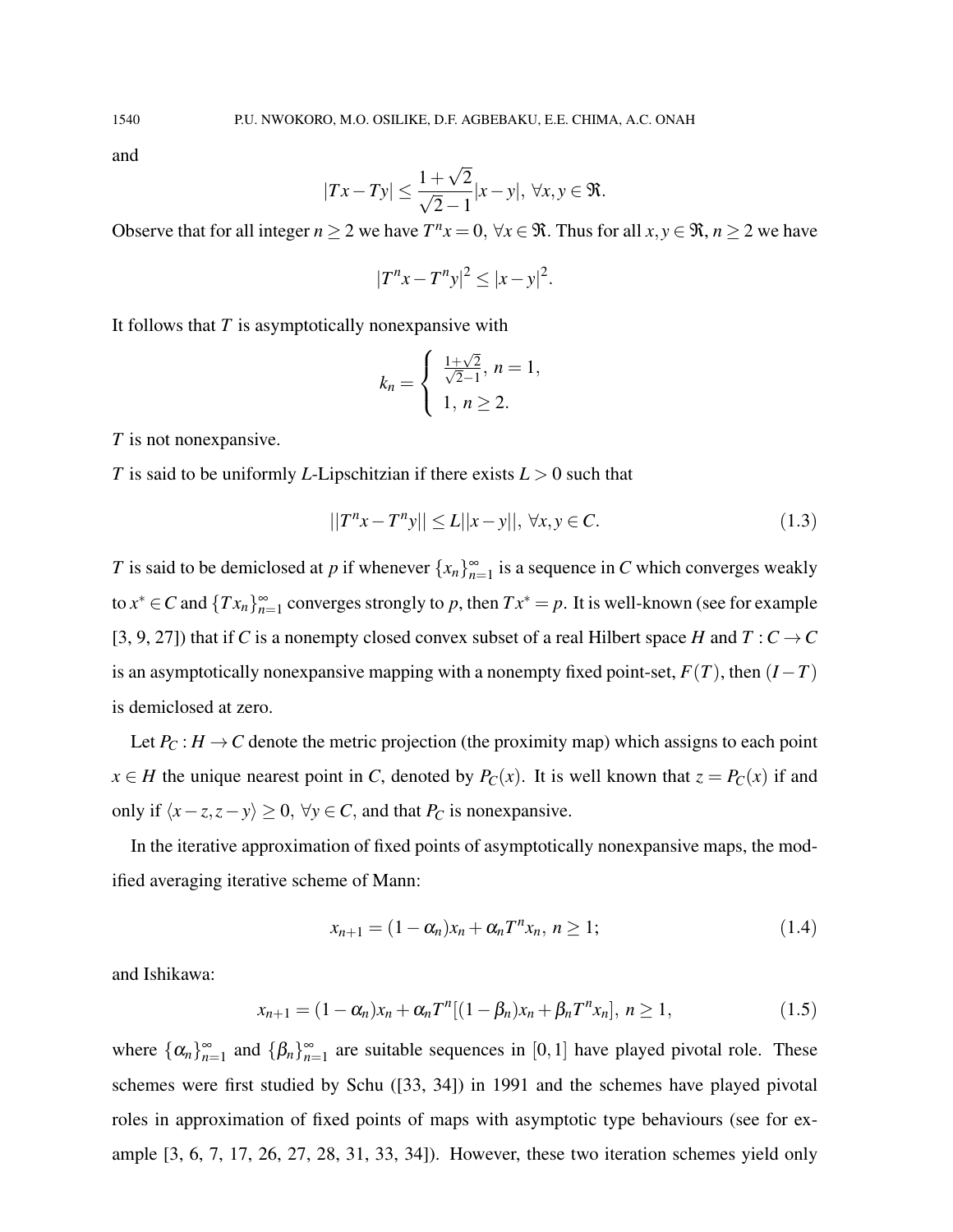weak convergence usually obtained mostly from  $\lim_{n\to\infty} ||x_n - Tx_n|| = 0$ ; and require "compactness" assumption either on the operator or the domain of the operator or even both to yield strong convergence. Even for nonexpansive maps, *k*-strictly pseudocontractive maps and other generalizations that do not exhibit asymptotic behaviours, sometimes very strong conditions are imposed on the fixed-point set,  $F(T)$  to obtain strong convergence using the usual Mann or the Ishikawa iteration process (see for example [3, 5, 9, 29, 32, 40]). For instance in [32], the author required that  $F(T)$  is finite where T is a continuous pseudocontractive-type self-mapping of a nonempty convex compact subset of a Hilbert space, and in [40] the authors required that the interior of  $F(T)$  is nonempty where T is a Lipschitz pseudocontractive self-mapping of a nonempty closed convex subset of a Hilbert space. Thus many other schemes have been recently studied by several authors to achieve relatively fast strong convergence with mild assumptions on the operator, its domain, its set of fixed points and other necessary components (see for example [1, 2, 8, 10, 11, 13, 14, 16, 18, 19, 20, 21, 22, 23, 24, 30, 36, 38, 39, 41]). In [35] the authors introduced a Halpern-type algorithm with both inertial and error terms for approximating fixed points of nonexpansive mappings in real Hilbert spaces. They proved the following main convergence theorem:

**Theorem 1.1**([35, Theorem 4.2]) Let *H* be a real Hilbert space and let  $T : H \to H$  be a nonexpansive mapping with a nonempty fixed point set  $F(T)$ . Let  $\{x_n\}$  be the sequence generated from arbitrary  $x_0, x_1 \in H$  by

$$
\begin{cases}\n y_n = x_n + \theta_n (x_n - x_{n-1}), \ n \ge 1 \\
x_{n+1} = \alpha_n x_0 + \beta_n y_n + \gamma_n T y_n + e_n, \ n \ge 1,\n\end{cases}
$$
\n(1.6)

where  $\{\alpha_n\}, \{\beta_n\}, \{\gamma_n\}$  are sequences in  $(0,1)$ ;  $\{\varepsilon_n\}$  is a positive sequence and  $\{e_n\} \subseteq H$  is a sequence of errors satisfying the conditions:

(i)  $\lim_{n \to \infty} \alpha_n = 0$ ,  $\sum_{n=1}^{\infty} \alpha_n = \infty$ ,  $\varepsilon_n = o(\alpha_n)$ , where  $\varepsilon_n = o(\alpha_n)$  means  $\lim_{n \to \infty}$ ε*n*  $\frac{\varepsilon_n}{\alpha_n}=0.$ (ii)  $\alpha_n + \beta_n + \gamma_n = 1$ ,  $\forall n \ge 1$  and  $\liminf_{n \to \infty} \beta_n \gamma_n > 0$ . (iii) Either  $\sum_{n=1}^{\infty} ||e_n|| < \infty$  or  $\lim_{n \to \infty}$  $\|e_n\|$  $\frac{e_{n||}}{\alpha_n} = 0.$ (iv)  $\theta \in (0, 1)$ ,  $0 \leq \theta_n \leq \bar{\theta_n}$ , where  $\sqrt{ }$ 

$$
\bar{\theta}_n = \left\{\begin{array}{c}\min\{\theta, \frac{\varepsilon_n}{\|x_n - x_{n-1}\|}\}, x_n \neq x_{n-1} \\ \theta, \text{ otherwise.}\end{array}\right.
$$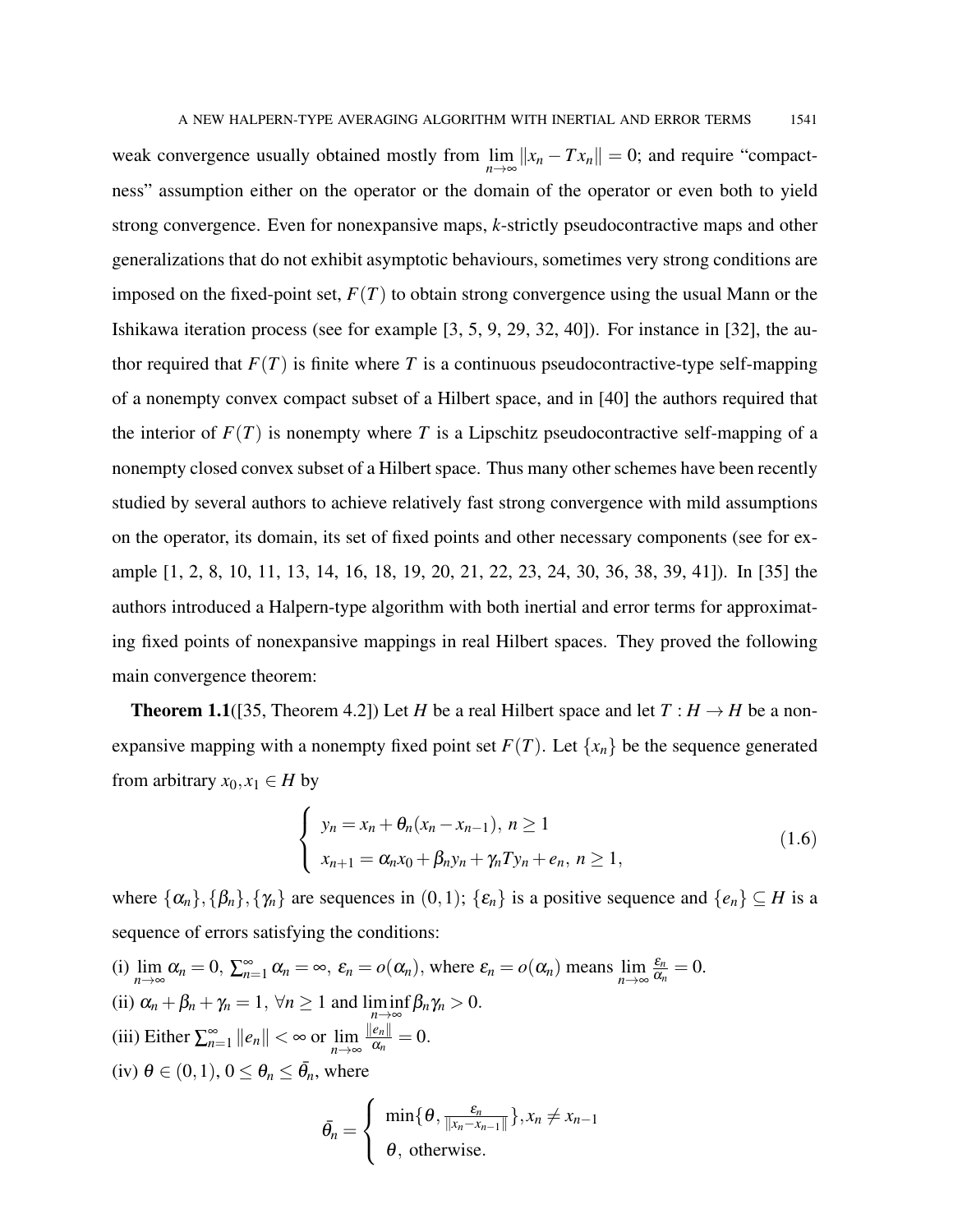Then the algorithm (1.6) converges strongly to  $z = P_{F(T)}x_0$ .

It is our purpose in this paper to consider a modified averaging Halpern-type algorithm with both inertial and error terms suitable for a class of asymptotically nonexpansive maps. Our strong convergence theorems extend the corresponding convergence theorems of [35] for nonexpansive maps to the much more general class of asymptotically nonexpansive maps.

### 2. PRELIMINARIES

We shall need the following results:

Lemma 2.1([3, 9, 35, 37]) Let *H* be a real Hilbert space. Then, the following well-known results hold:

(i)  $||x+y||^2 = ||x||^2 + 2\langle x, y \rangle + ||y||^2, \forall x, y \in H$ , (ii)  $||x+y||^2 \le ||x||^2 + 2\langle y, x+y \rangle, \forall x, y \in H,$ (iii)  $\|\alpha x + \beta y\|^2 = \alpha(\alpha + \beta)\|x\|^2 + \beta(\alpha + \beta)\|y\|^2 - \alpha\beta\|x - y\|^2, \forall x, y \in H.$ 

Lemma 2.2([3, 9, 27]) Let *C* be a nonempty closed convex subset of a real Hilbert space *H* and let  $T: C \longrightarrow C$  be a an asymptotically nonexpansive mapping. Then  $I - T$  is demiclosed at 0. i.e, if  $x_n \rightharpoonup x \in C$  and  $x_n - Tx_n \to 0$ , then  $x = Tx$ .

**Lemma 2.3**([18]) Let  $\{\Gamma_n\}$  be a sequence of real numbers. Assume  $\{\Gamma_n\}$  does not decrease at infinity, that is, there exists at least a subsequence  $\{\Gamma_{n_k}\}$  of  $\{\Gamma_n\}$  such that  $\Gamma_{n_k} \leq \Gamma_{n_k+1}$  for all  $k \ge 0$ . For every  $n \ge n_0$ , define an integer sequence  $\{\tau(n)\}\$ as

$$
\tau(n) = \max\{k \leq n : \Gamma_k \leq \Gamma_{k+1}\}.
$$

Then  $\tau(n) \to \infty$  *as*  $n \to \infty$ , and for all  $n \ge n_0$ ,

$$
\max\{\Gamma_{\tau(n)},\Gamma_n\} \leq \Gamma_{\tau(n)+1}.
$$

### 3. MAIN RESULTS

We begin with the following important lemma which will play crucial role in the proof of our convergence results.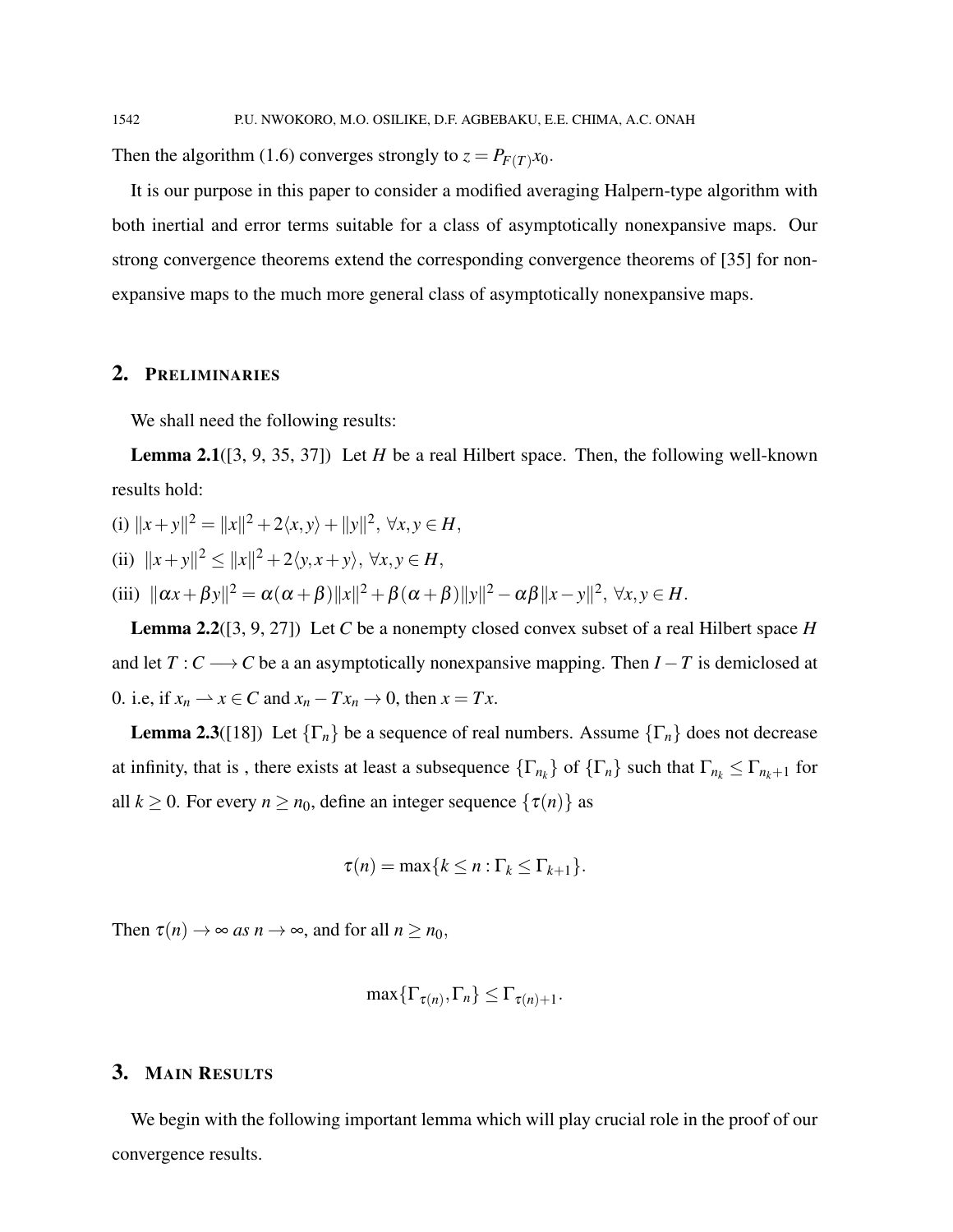**Lemma 3.1** Let  $\{a_n\}_{n=1}^{\infty}$ ,  $\{c_n\}_{n=1}^{\infty}$ ,  $\{e_n\}_{n=1}^{\infty}$   $\subset \mathfrak{R}^+$  =  $[0, \infty)$ ,  $\{b_n\}_{n=1}^{\infty}$   $\subset (0,1)$  and  $\{d_n\}_{n=1}^{\infty}$   $\subset$ ℜ be sequences such that

$$
a_{n+1} \le [1 - b_n + c_n]a_n + d_n + e_n, n \ge 1. \tag{3.1}
$$

Let  $\sum_{n=1}^{\infty} c_n < \infty$  and  $\sum_{n=1}^{\infty} e_n < \infty$ . Then we have the following results:

- (i) If  $d_n \le Mb_n$  for some  $M > 0$ , then  $\{a_n\}_{n=1}^{\infty}$  is bounded.
- (ii) If  $\lim_{n \to \infty} b_n = 0$ ;  $\sum_{n=1}^{\infty} b_n = \infty$ , and  $\limsup_{n \to \infty}$ *n*→∞ *dn*  $\frac{a_n}{b_n} \leq 0$ , then  $\lim_{n \to \infty} a_n = 0$ .

*Proof.* Suppose (i) holds, then

$$
a_{n+1} \leq [1 - b_n + c_n]a_n + d_n + e_n
$$
  
\n
$$
\leq [1 - b_n + c_n]a_n + Mb_n + e_n
$$
  
\n
$$
\leq [1 - b_n + c_n][(1 - b_{n-1} + c_{n-1})a_{n-1} + Mb_{n-1} + e_{n-1}] + Mb_n + e_n
$$
  
\n
$$
\leq [1 - b_n + c_n][1 - b_{n-1} + c_{n-1}]a_{n-1} + M[(1 - b_n + c_n)b_{n-1} + b_n]
$$
  
\n
$$
+ (1 - b_n + c_n)e_{n-1} + e_n
$$
  
\n
$$
= [1 - b_n + c_n][1 - b_{n-1} + c_{n-1}]a_{n-1}
$$
  
\n
$$
+ M[1 - (1 - b_n + c_n)(1 - b_{n-1} + c_{n-1}) + (1 - b_n + c_n)c_{n-1} + c_n]
$$
  
\n
$$
+ (1 - b_n + c_n)e_{n-1} + e_n
$$
  
\n
$$
\leq [1 - b_n + c_n][1 - b_{n-1} + c_{n-1}][(1 - b_{n-2} + c_{n-2})a_{n-2}
$$
  
\n
$$
+ Mb_{n-2} + e_{n-2}]
$$
  
\n
$$
+ M[1 - (1 - b_n + c_n)(1 - b_{n-1} + c_{n-1}) + (1 - b_n + c_n)c_{n-1} + c_n]
$$
  
\n
$$
+ (1 - b_n + c_n)e_{n-1} + e_n
$$
  
\n
$$
= [1 - b_n + c_n][1 - b_{n-1} + c_{n-1}][1 - b_{n-2} + c_{n-2}]a_{n-2}
$$
  
\n
$$
+ M[(1 - b_n + c_n)(1 - b_{n-1} + c_{n-1}) + (1 - b_n + c_n)c_{n-1} + c_n]
$$
  
\n
$$
+ (1 - b_n + c_n)(1 - b_{n-1} + c_{n-1})e_{n-2}
$$
  
\n
$$
+ 1 - (1 - b_n + c_n)(1 - b_{n-1} + c_{n-1})e_{n-2}
$$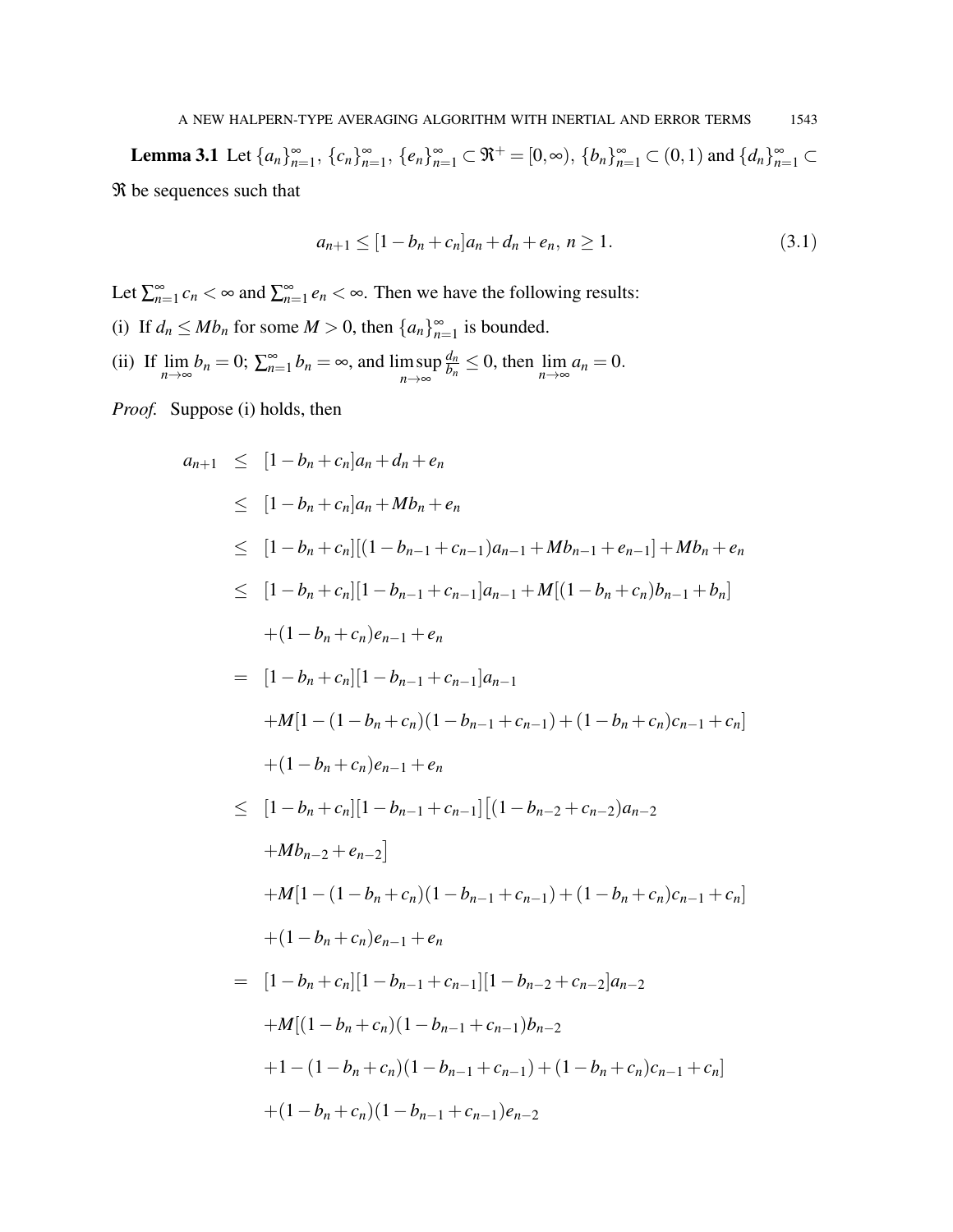$$
+(1 - b_n + c_n)e_{n-1} + e_n
$$
  
=  $[1 - b_n + c_n][1 - b_{n-1} + c_{n-1}][1 - b_{n-2} + c_{n-2}]a_{n-2}$   
+ $M[1 - (1 - b_n + c_n)(1 - b_{n-1} + c_{n-1})(1 - b_{n-2} + c_{n-2})$   
+ $(1 - b_n + c_n)(1 - b_{n-1} + c_{n-1})c_{n-2} + (1 - b_n + c_n)c_{n-1} + c_n]$   
+ $(1 - b_n + c_n)(1 - b_{n-1} + c_{n-1})e_{n-2}$   
+ $(1 - b_n + c_n)e_{n-1} + e_n$   
:  

$$
\leq \prod_{j=1}^n (1 - b_j + c_j)a_1 + M(1 - \prod_{j=1}^n (1 - b_j + c_j))
$$
  
+ $M \prod_{j=1}^n (1 + c_j)[\sum_{k=1}^n c_k] + \prod_{j=1}^n (1 + c_j)[\sum_{k=1}^n e_k]$  (3.2)

$$
\leq \prod_{j=1}^{n} (1+c_j)a_1 + M(1-\prod_{j=1}^{n} (1-b_j+c_j)) + \prod_{j=1}^{n} (1+c_j)[M \sum_{k=1}^{n} c_k] + \prod_{j=1}^{n} (1+c_j)[\sum_{k=1}^{n} e_k]. \tag{3.3}
$$

Since  $\sum_{n=1}^{\infty} c_n < \infty$ , then  $\prod_{j=1}^{\infty} (1 + c_j) < \infty$ . Also  $\sum_{n=1}^{\infty} e_n < \infty$  and hence it follows from (3.3) that  $\{a_n\}$  is bounded.

Suppose (ii) holds. Let  $\varepsilon > 0$  be arbitrary and let *N* be a positive integer such that:

$$
d_n \le \varepsilon b_n, \forall n \ge N; \ \sum_{n=N}^{\infty} c_n < \frac{\varepsilon}{M}; \ \sum_{n=N}^{\infty} e_n < \varepsilon,
$$

then it follows from (3.2) that

$$
a_{n+1} \leq \prod_{j=N}^{n} (1 - b_j + c_j) a_N + \varepsilon (1 - \prod_{j=N}^{n} (1 - b_j + c_j)) + \prod_{j=N}^{n} (1 + c_j) [M \sum_{k=N}^{n} c_k + \sum_{k=N}^{n} e_k]
$$
  

$$
\leq \prod_{j=N}^{n} (1 - b_j + c_j) a_N + \varepsilon (1 - \prod_{j=N}^{n} (1 - b_j + c_j)) + 2\varepsilon \prod_{j=N}^{n} (1 + c_j). \quad (3.4)
$$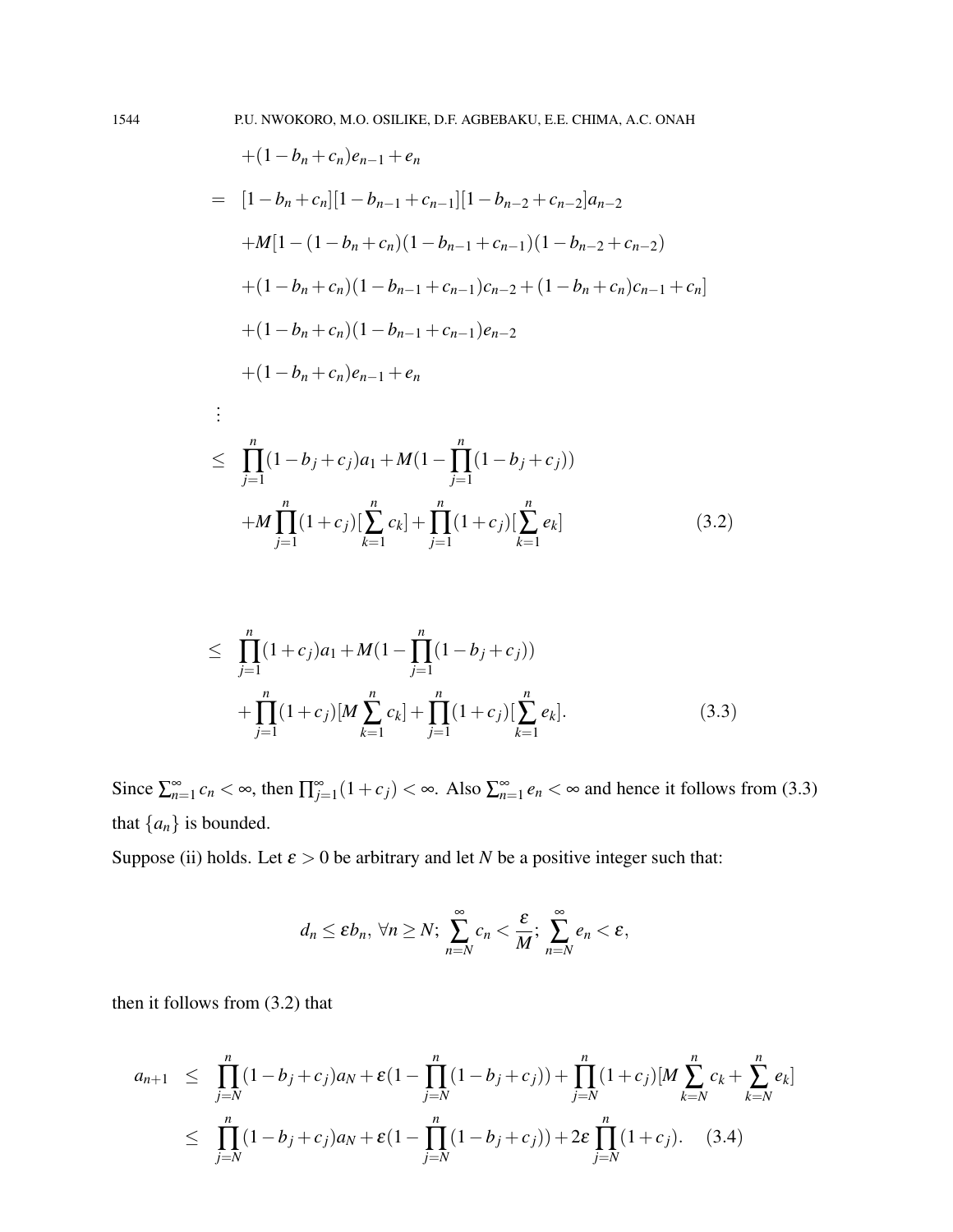Observe that

$$
\prod_{j=N}^{n} (1 - b_j + c_j) \leq \prod_{j=N}^{n} [(1 - b_j)(1 + Dc_j)], (\text{ since } \frac{1}{(1 - b_n)} \leq D \text{ for some } D > 0)
$$
  

$$
\leq \exp(D \sum_{j=N}^{n} c_j) \exp(-\sum_{j=N}^{n} b_j) \to 0 \text{ as } n \to \infty.
$$

This together with (3.4) yields

$$
\limsup_{n\to\infty} a_n\leq 3\varepsilon.
$$

Hence  $\lim_{n\to\infty}$  $a_n = 0.$ 

**Theorem 3.1** Let *H* be a real Hilbert space and let  $T : H \to H$  be an asymptotically nonexpansive mapping with a nonempty fixed point set  $F(T)$  and with a sequence  $\{k_n\} \subseteq [1,\infty)$  such that  $\sum_{n=1}^{\infty} (k_n - 1) < \infty$ . Let  $\{x_n\}$  be the sequence generated from arbitrary  $x_0, x_1 \in H$  by

$$
\begin{cases}\n y_n = x_n + \theta_n (x_n - x_{n-1}), \ n \ge 1 \\
x_{n+1} = \alpha_n x_0 + \beta_n y_n + \gamma_n T^n y_n + e_n, \ n \ge 1,\n\end{cases}
$$
\n(3.5)

where  $\{\alpha_n\}, \{\beta_n\}, \{\gamma_n\}$  are sequences in  $(0,1)$ ;  $\{\varepsilon_n\}$  is a positive sequence and  $\{e_n\} \subseteq H$  is a sequence of errors satisfying the conditions:

(i)  $\lim_{n \to \infty} \alpha_n = 0$ ,  $\sum_{n=1}^{\infty} \alpha_n = \infty$ ,  $\varepsilon_n = o(\alpha_n)$ , where  $\varepsilon_n = o(\alpha_n)$  means  $\lim_{n \to \infty}$ *n*→∞ ε*n*  $\frac{\varepsilon_n}{\alpha_n}=0.$ (ii)  $\alpha_n + \beta_n + \gamma_n = 1$ ,  $\forall n \ge 1$  and  $\liminf_{n \to \infty} \beta_n \gamma_n > 0$ . (iii) Either  $\sum_{n=1}^{\infty} ||e_n|| < \infty$  or  $\lim_{n \to \infty}$  $\|e_n\|$  $\frac{e_{n||}}{\alpha_n} = 0.$  $(iv) \theta \in (0,1), 0 \leq \theta_n \leq \bar{\theta}_n$ , where

$$
\bar{\theta}_n = \begin{cases} \min\{\theta, \frac{\varepsilon_n}{\|x_n - x_{n-1}\|}\}, x_n \neq x_{n-1} \\ \theta, \text{ otherwise.} \end{cases}
$$

(vi)  $\lim_{n\to\infty}$ *kn*−1  $\frac{n-1}{\alpha_n}=0.$ 

Then the algorithm (3.5) converges strongly to  $z = P_{F(T)}x_0$ .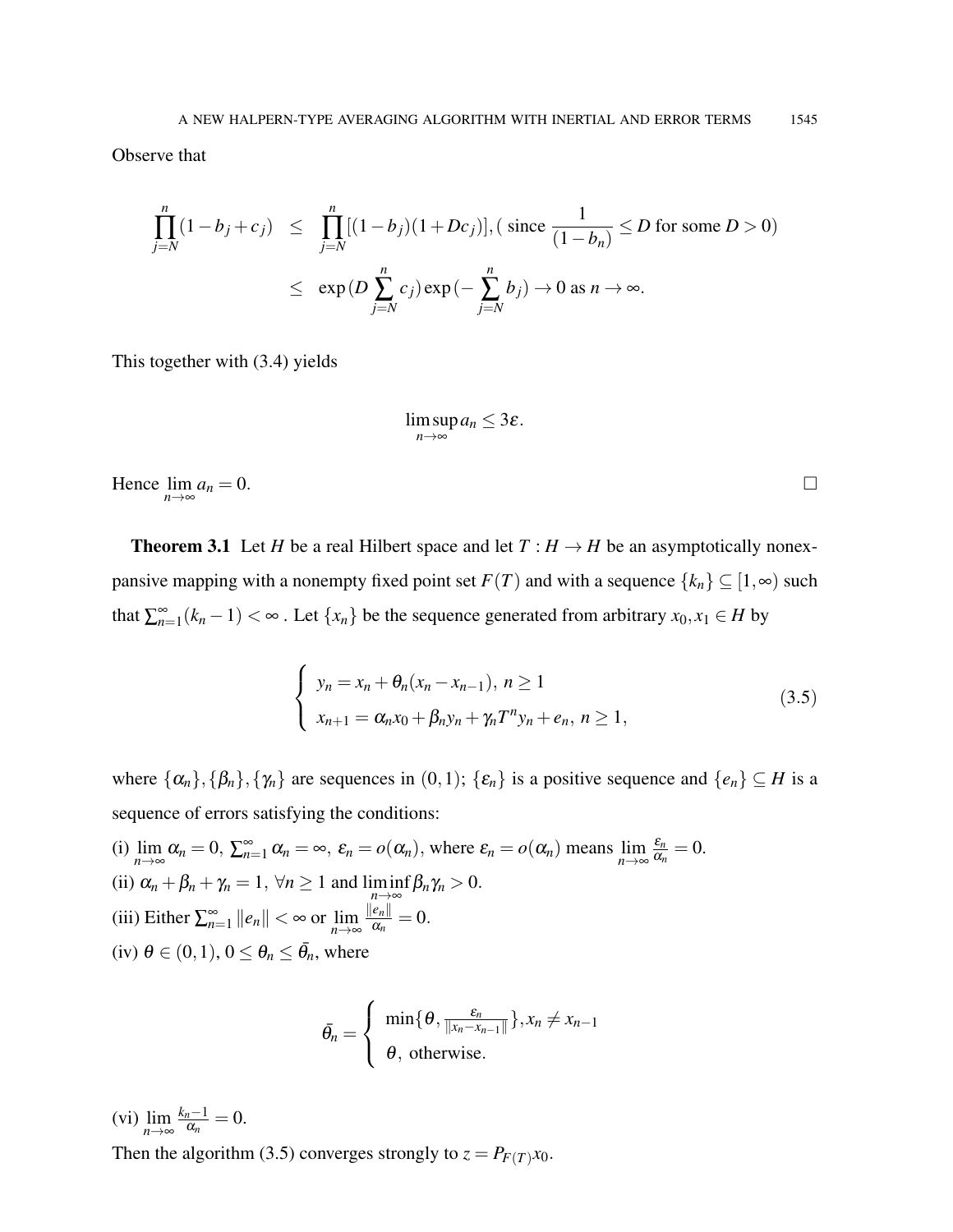*Proof.* Let  $p \in F(T)$ . Then

$$
||x_{n+1} - p|| = ||\alpha_n x_0 + \beta_n y_n + \gamma_n T^n y_n + e_n - p||
$$
  
\n
$$
= ||\alpha_n (x_0 - p) + \beta_n (y_n - p) + \gamma_n (T^n y_n - p) + e_n||
$$
  
\n
$$
\leq \alpha_n ||x_0 - p|| + \beta_n ||y_n - p|| + \gamma_n ||T^n y_n - p|| + ||e_n||
$$
  
\n
$$
\leq \alpha_n ||x_0 - p|| + \beta_n ||y_n - p|| + \gamma_n k_n ||y_n - p|| + ||e_n||
$$
  
\n
$$
= \alpha_n ||x_0 - p|| + (\beta_n + \gamma_n) ||y_n - p|| + \gamma_n (k_n - 1) ||y_n - p|| + ||e_n||
$$
  
\n
$$
= [1 - \alpha_n + \gamma_n (k_n - 1)] ||y_n - p|| + \alpha_n ||x_0 - p|| + ||e_n||
$$
  
\n
$$
\leq [1 - \alpha_n + \gamma_n (k_n - 1)] ||x_n - p|| + |\beta_n ||x_n - x_{n-1}|| + |\alpha_n ||x_0 - p|| + ||e_n||
$$
  
\n
$$
= [1 - \alpha_n + \gamma_n (k_n - 1)] ||x_n - p|| + [1 - \alpha_n + \gamma_n (k_n - 1)] \theta_n ||x_n - x_{n-1}||
$$
  
\n
$$
+ \alpha_n ||x_0 - p|| + ||e_n||
$$
  
\n
$$
\leq [1 - \alpha_n + \gamma_n (k_n - 1)] ||x_n - p|| + \alpha_n [(1 - \alpha_n + \gamma_n (k_n - 1)) \frac{\theta_n}{\alpha_n} ||x_n - x_{n-1}||
$$
  
\n
$$
+ ||x_0 - p|| + \frac{||e_n||}{\alpha_n}]
$$
  
\n(3.6)

If  $\lim_{n\to\infty}$  $\|e_n\|$  $\frac{e_{n\parallel}}{\alpha_n} = 0$ , then there exists  $D > 0$  such that

$$
[(1-\alpha_n+\gamma_n(k_n-1))\frac{\theta_n}{\alpha_n}||x_n-x_{n-1}||+||x_0-p||+\frac{||e_n||}{\alpha_n}]\leq D, \forall n.
$$

Thus we obtain from (3.6) that

$$
||x_{n+1}-p|| \leq [1-\alpha_n+\gamma_n(k_n-1)]||x_n-p||+M_1\alpha_n,
$$

and it follows from Lemma 3.1 that  $\{x_n\}$  is bounded. If  $\sum_{n=1}^{\infty} ||e_n|| < \infty$ , from (3.6) we have that

$$
||x_{n+1} - p|| \leq [1 - \alpha_n + \gamma_n(k_n - 1)] ||x_n - p||
$$
  
+  $\alpha_n [1 - \alpha_n + \gamma_n(k_n - 1)] \frac{\theta_n}{\alpha_n} ||x_n - x_{n-1}|| + ||x_0 - p|| + ||e_n||$   
 $\leq [1 - \alpha_n + \gamma_n(k_n - 1)] ||x_n - p|| + M\alpha_n + ||e_n||, \forall n \text{ and for some } M > 0.$  (3.7)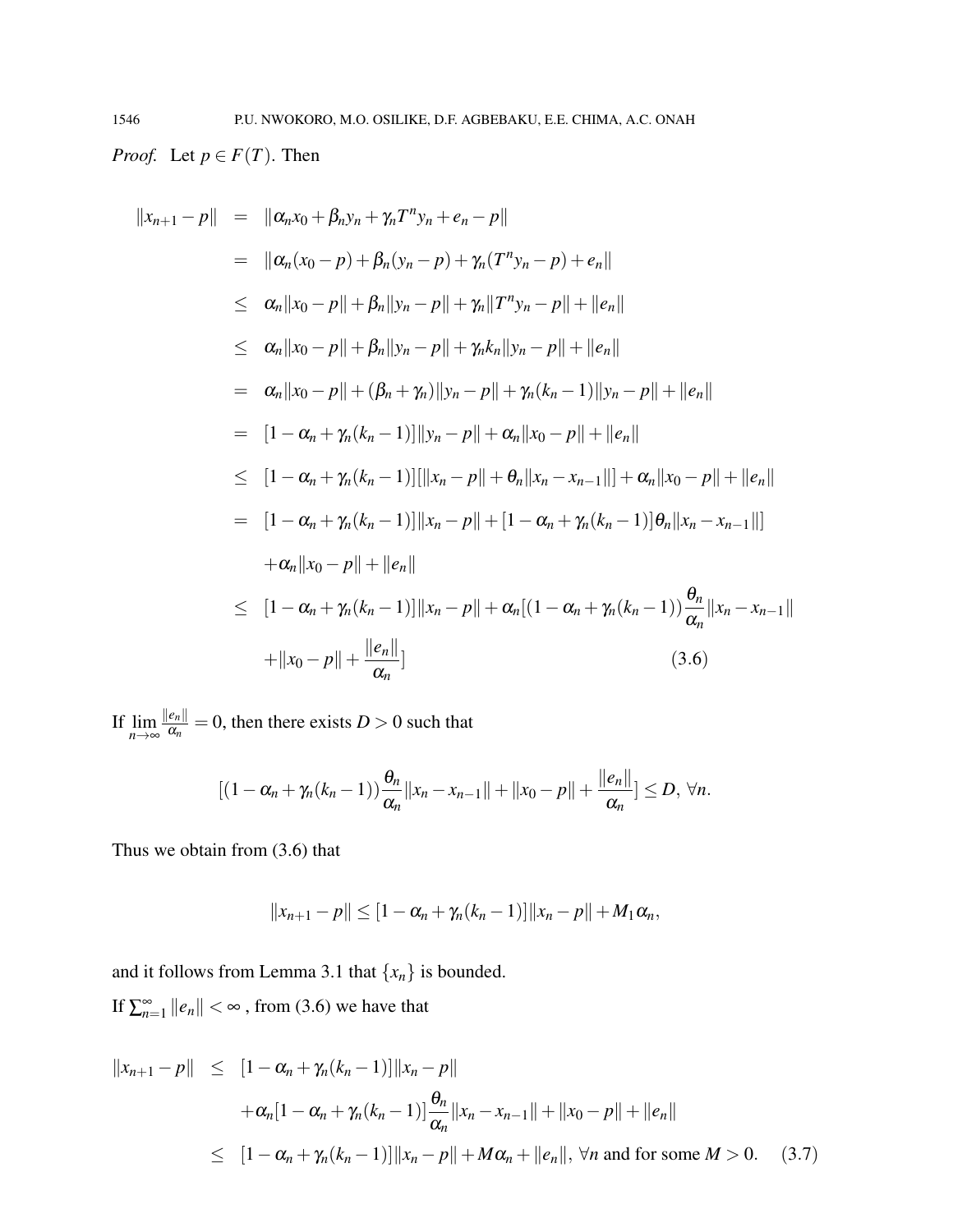It follows from Lemma 3.1 and inequality (3.7) that  $\{x_n\}$  is bounded. Using Lemma 2.1 and the fact that  $\theta \in (0,1)$  yields:

$$
||y_n - p||^2 = ||x_n + \theta_n(x_n - x_{n-1}) - p||^2
$$
  
\n
$$
\leq ||x_n - p||^2 + \theta_n ||x_n - x_{n-1}||^2 + 2\theta_n \langle x_n - x_{n-1}, x_n - p \rangle
$$
  
\n
$$
= ||x_n - p||^2 + \theta_n ||x_n - x_{n-1}||^2 + \theta_n [||x_n - p||^2 + ||x_n - x_{n-1}||^2 - ||x_{n-1} - p||^2]
$$
  
\n
$$
= ||x_n - p||^2 + 2\theta_n ||x_n - x_{n-1}||^2 + \theta_n [||x_n - p||^2 - ||x_{n-1} - p||^2].
$$
 (3.8)

Furthermore,

$$
||x_{n+1} - p||^2 = ||\alpha_n x_0 + \beta_n y_n + \gamma_n T^n y_n + e_n - p||^2
$$
  
\n
$$
= ||\alpha_n (x_0 - p) + \beta_n (y_n - p) + \gamma_n (T^n y_n - p) + e_n||^2
$$
  
\n
$$
= ||\alpha_n (x_0 - p + \frac{e_n}{\alpha_n}) + \beta_n (y_n - p) + \gamma_n (T^n y_n - p)||^2
$$
  
\n
$$
\leq ||\beta_n (y_n - p) + \gamma_n (T^n y_n - p)||^2 + 2 \langle \alpha_n (x_0 - p + \frac{e_n}{\alpha_n}), x_{n+1} - p \rangle
$$
  
\n
$$
= \beta_n (\beta_n + \gamma_n) ||y_n - p||^2 + \gamma_n (\beta_n + \gamma_n) ||T^n y_n - p||^2 - \beta_n \gamma_n ||y_n - T^n y_n||^2
$$
  
\n
$$
+ 2 \alpha_n \langle (x_0 - p + \frac{e_n}{\alpha_n}), x_{n+1} - p \rangle
$$
  
\n
$$
\leq \beta_n (\beta_n + \gamma_n) ||y_n - p||^2 + \gamma_n (\beta_n + \gamma_n) k_n ||y_n - p||^2 - \beta_n \gamma_n ||y_n - T^n y_n||^2
$$
  
\n
$$
+ 2 \alpha_n \langle (x_0 - p + \frac{e_n}{\alpha_n}), x_{n+1} - p \rangle
$$
  
\n
$$
= (\beta_n + \gamma_n)^2 ||y_n - p||^2 + \gamma_n (\beta_n + \gamma_n) (k_n - 1) ||y_n - p||^2 - \beta_n \gamma_n ||y_n - T^n y_n||^2
$$
  
\n
$$
+ 2 \alpha_n \langle (x_0 - p + \frac{e_n}{\alpha_n}), x_{n+1} - p \rangle
$$
  
\n
$$
\leq (\beta_n + \gamma_n) ||y_n - p||^2 + \gamma_n (\beta_n + \gamma_n) (k_n - 1) ||y_n - p||^2 - \beta_n \gamma_n ||y_n - T^n y_n||^2
$$
  
\n
$$
+ 2 \alpha_n \langle (x_0 - p + \frac{e_n}{\alpha_n}), x_{n+1} - p \rangle
$$
  
\n
$$
= (1 - \alpha_n) ||y_n - p||^2 + \gamma_n (1 - \alpha_n) (k_n - 1) ||y_n - p
$$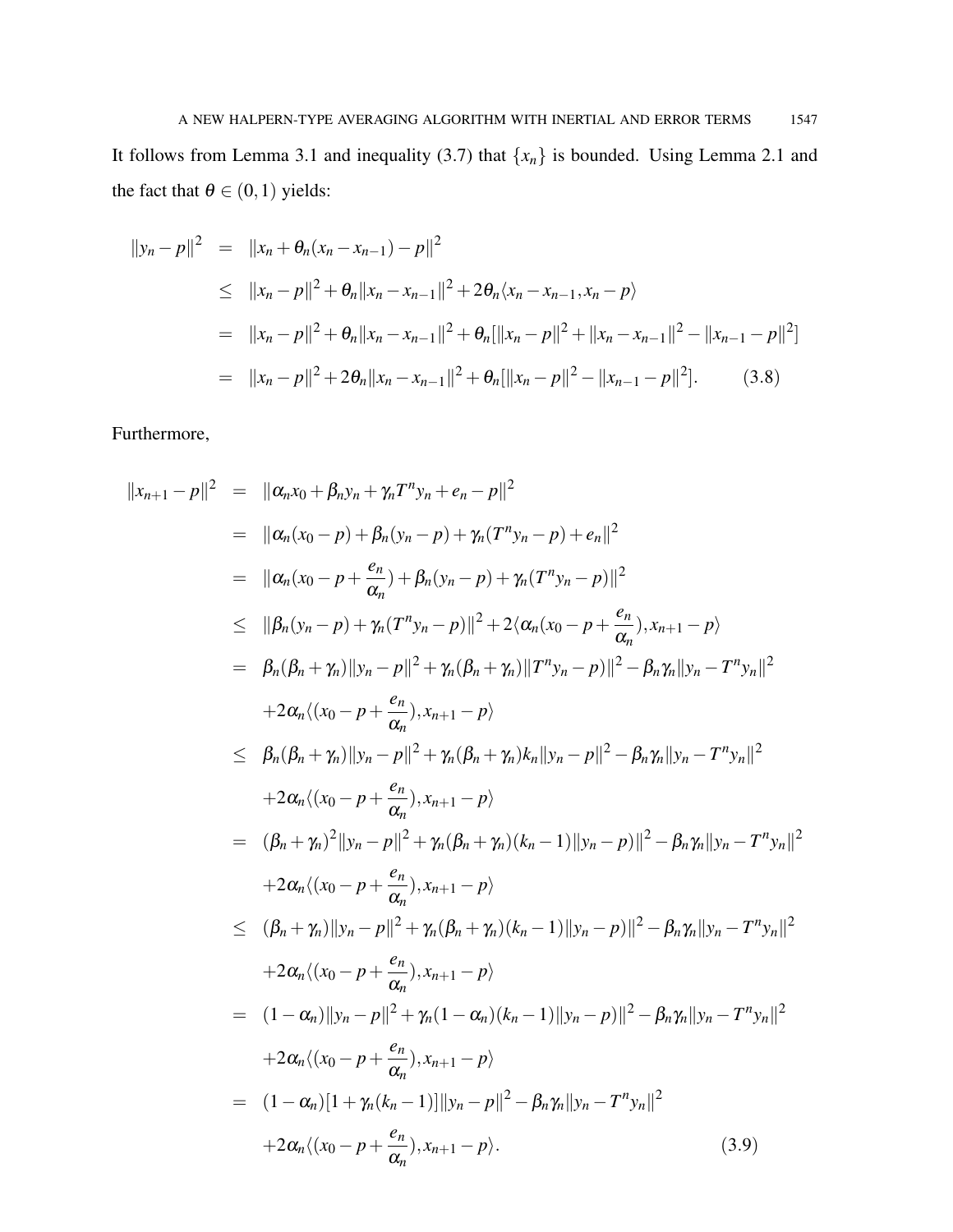From  $(3.8)$  and  $(3.9)$ , we obtain

$$
||x_{n+1} - p||^2 \le (1 - \alpha_n)[1 + \gamma_n(k_n - 1)][||x_n - p||^2 + \theta_n(||x_n - p||^2 - ||x_{n-1} - p||^2)
$$
  
+2 $\theta_n ||x_n - x_{n-1}||^2 ] - \beta_n \gamma_n ||y_n - T^n y_n||^2 + 2\alpha_n \langle (x_0 - p + \frac{e_n}{\alpha_n}), x_{n+1} - p \rangle$   
=  $(1 - \alpha_n)[1 + \gamma_n(k_n - 1)] ||x_n - p||^2$   
+  $(1 - \alpha_n)[1 + \gamma_n(k_n - 1)] \theta_n (||x_n - p||^2 - ||x_{n-1} - p||^2)$   
 $-\beta_n \gamma_n ||y_n - T^n y_n||^2 + 2\theta_n (1 - \alpha_n)[1 + \gamma_n(k_n - 1)] ||x_n - x_{n-1}||^2$   
+2 $\alpha_n \langle (x_0 - p + \frac{e_n}{\alpha_n}), x_{n+1} - p \rangle$  (3.10)

Setting  $\Gamma_n = ||x_n - p||^2 \ \forall \ n \geq 1$  in (3.10) gives

$$
\Gamma_{n+1} \leq (1 - \alpha_n)[1 + \gamma_n(k_n - 1)]\Gamma_n + (1 - \alpha_n)[1 + \gamma_n(k_n - 1)]\theta_n(\Gamma_n - \Gamma_{n-1})
$$
  

$$
- \beta_n \gamma_n ||y_n - T^n y_n||^2 + 2\theta_n (1 - \alpha_n)[1 + \gamma_n(k_n - 1)] ||x_n - x_{n-1}||^2
$$
  

$$
+ 2\alpha_n \langle (x_0 - p + \frac{e_n}{\alpha_n}), x_{n+1} - p \rangle.
$$
 (3.11)

We now consider the following two cases:

**Case I:** Suppose  $\exists$  an  $n_0 \in \mathbb{N}$  such that  $\Gamma_n \geq \Gamma_{n+1}$ ,  $\forall n \geq n_0$ , then  $\lim_{n \to \infty} \Gamma_n$  exists and it follows from  $(3.11)$  that

$$
\beta_n \gamma_n ||y_n - T^n y_n||^2 \leq \Gamma_n - \Gamma_{n+1} + (1 - \alpha_n)[1 + \gamma_n(k_n - 1)] \theta_n(\Gamma_n - \Gamma_{n-1})
$$
  
+2\theta\_n (1 - \alpha\_n)[1 + \gamma\_n(k\_n - 1)] ||x\_n - x\_{n-1}||^2  
+2\alpha\_n \langle (x\_0 - p + \frac{e\_n}{\alpha\_n}), x\_{n+1} - p \rangle  
= \Gamma\_n - \Gamma\_{n+1} + \theta\_n (1 - \alpha\_n)[1 + \gamma\_n(k\_n - 1)](\Gamma\_n - \Gamma\_{n-1})  
+2\theta\_n (1 - \alpha\_n)[1 + \gamma\_n(k\_n - 1)] ||x\_n - x\_{n-1}||^2 + 2\alpha\_n \langle (x\_0 - p, x\_{n+1} - p \rangle)  
+2\langle e\_n, x\_{n+1} - p \rangle. (3.12)

It now follows from (3.12) that

$$
\lim_{n \to \infty} \beta_n \gamma_n \|T^n y_n - y_n\| = 0. \tag{3.13}
$$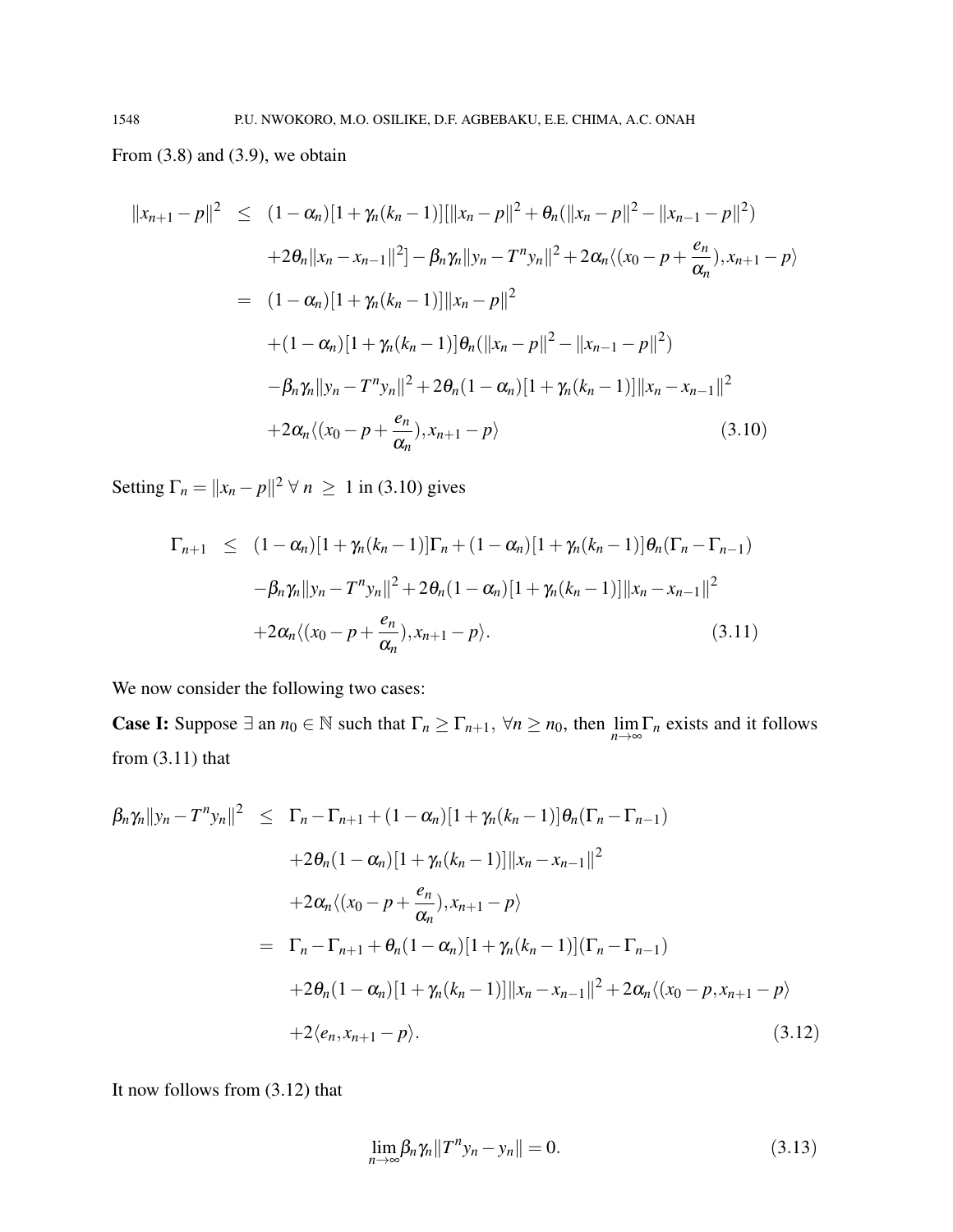Since  $\liminf_{n \to \infty} \beta_n \gamma_n > 0$ , it follows from (3.13) that

$$
\lim_{n \to \infty} ||T^n y_n - y_n|| = 0.
$$
\n(3.14)

Observe that  $||y_n - x_n|| = \theta_n ||x_n - x_{n-1}|| \to 0$  as  $n \to \infty$ . Furthermore,

$$
||x_{n+1} - y_n|| = ||\alpha_n x_0 + \beta_n y_n + \gamma_n T^n y_n + e_n - y_n||
$$
  
=  $||\alpha_n (x_0 - y_n + \frac{e_n}{\alpha_n}) + \gamma_n (T^n y_n - y_n)||$   
 $\leq \alpha_n ||x_0 - y_n + \frac{e_n}{\alpha_n}|| + \gamma_n ||T^n y_n - y_n|| \to 0 \text{ as } n \to \infty.$ 

Thus  $||y_n - y_{n-1}|| \le ||y_n - x_n|| + ||x_n - y_{n-1}|| \to 0$  as  $n \to \infty$ , and it follows that

$$
\|y_n - Ty_n\| \le \|y_n - T^n y_n\| + \|T^n y_n - Ty_n\|
$$
  
\n
$$
\le \|y_n - T^n y_n\| + L\|T^{n-1} y_n - y_n\|
$$
  
\n
$$
\le \|y_n - T^n y_n\| + L\|T^{n-1} y_n - T^{n-1} y_{n-1}\| + L\|T^{n-1} y_{n-1} - y_n\|
$$
  
\n
$$
\le \|y_n - T^n y_n\| + L(1 + L)\|y_n - y_{n-1}\| + L\|T^{n-1} y_{n-1} - y_{n-1}\| \to 0 \text{ as } n \to \infty.
$$

Since  $\{x_n\}_{n=1}^{\infty}$  is bounded, there exists a subsequence  $\{x_{n_k}\}_{k=1}^{\infty}$  of  $\{x_n\}_{n=1}^{\infty}$  such that  $x_{n_k} \to q \in H$ and

$$
\limsup_{n\to\infty}\langle x_0-p,x_n-p\rangle=\limsup_{k\to\infty}\langle x_0-p,x_{n_k}-p\rangle=\langle x_0-p,q-p\rangle.
$$
 (3.15)

Using  $y_n = x_n + \theta_n(x_n - x_{n-1})$  gives  $||y_n - x_n|| = \theta_n ||x_n - x_{n-1}|| \to 0$  as  $n \to \infty$ . (3.16)

Since  $x_{n_k} \rightharpoonup q$  as  $k \rightarrow \infty$ , then  $y_{n_k} \rightharpoonup q$  as  $k \rightarrow \infty$ , and it follows from the demiclosedness property of  $(I - T)$  at zero that  $q \in F(T)$ . Furthermore, from  $p = P_{F(T)}x_0$  we obtain

$$
\limsup_{n \to \infty} \langle x_0 - p, x_n - p \rangle \le 0. \tag{3.17}
$$

From (3.10), we have

$$
\Gamma_{n+1} \leq (1 - \alpha_n)[1 + \gamma_n(k_n - 1)]\Gamma_n + (1 - \alpha_n)[1 + \gamma_n(k_n - 1)]\theta_n(\Gamma_n - \Gamma_{n-1})
$$
  
+2 $\theta_n(1 - \alpha_n)[1 + \gamma_n(k_n - 1)]\|x_n - x_{n-1}\|^2 + 2\alpha_n\langle x_0 - p + \frac{e_n}{\alpha_n}, x_{n+1} - p \rangle$   
=  $(1 - \alpha_n)[1 + \gamma_n(k_n - 1)]\Gamma_n + (1 - \alpha_n)[1 + \gamma_n(k_n - 1)]\theta_n(\|x_n - p\|^2 - \|x_{n-1} - p\|^2)$   
+2 $\theta_n(1 - \alpha_n)[1 + \gamma_n(k_n - 1)]\|x_n - x_{n-1}\|^2 + 2\alpha_n\langle x_0 - p + \frac{e_n}{\alpha_n}, x_{n+1} - p \rangle$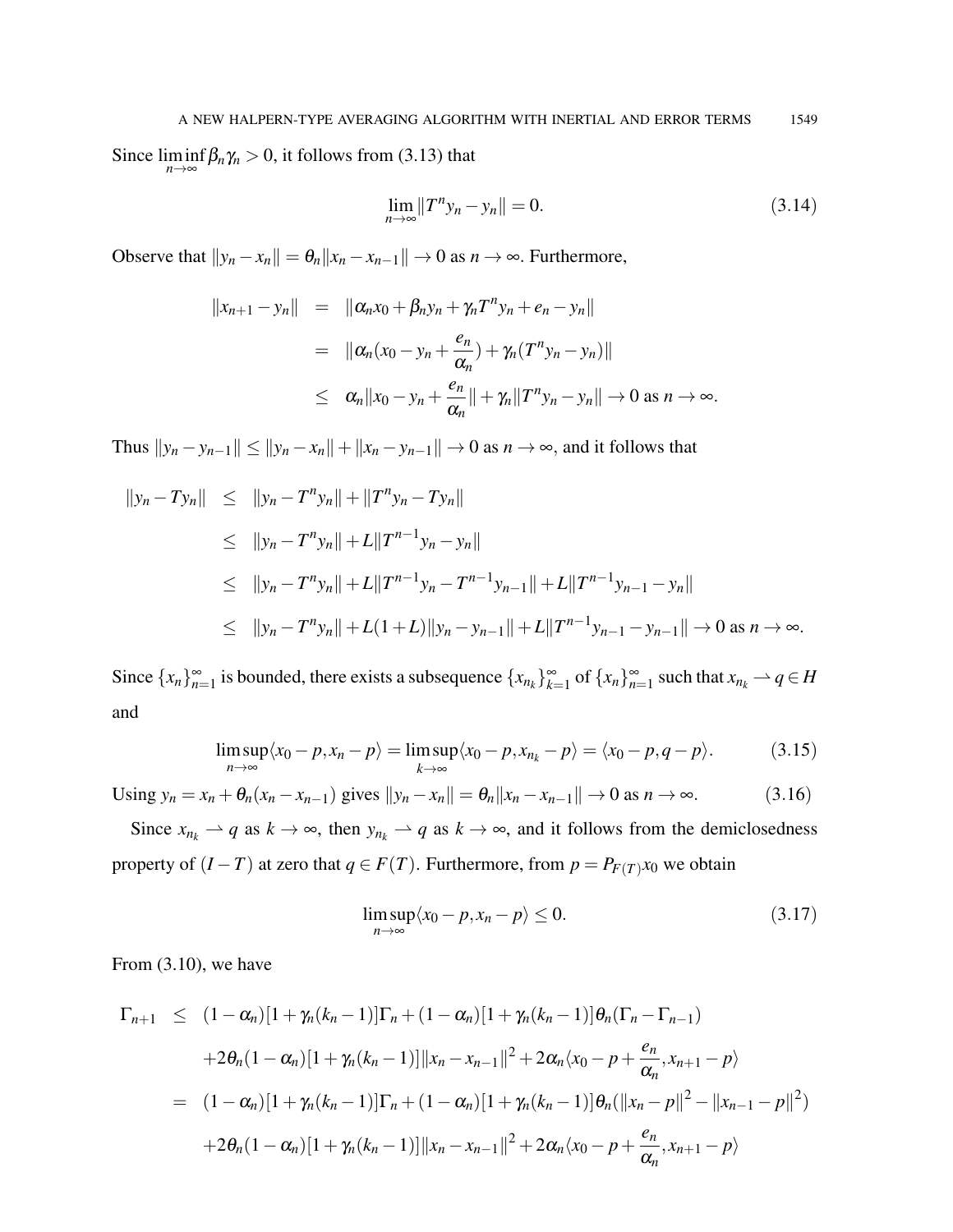$$
= (1 - \alpha_n)[1 + \gamma_n(k_n - 1)]\Gamma_n + (1 - \alpha_n)[1 + \gamma_n(k_n - 1)]\theta_n[(\|x_n - p\| - \|x_{n-1} - p\|])
$$
  
\n
$$
\times (\|x_n - p\| + \|x_{n-1} - p\|)] + 2\theta_n(1 - \alpha_n)[1 + \gamma_n(k_n - 1)]\|x_n - x_{n-1}\|^2
$$
  
\n
$$
+ 2\alpha_n\langle x_0 - p + \frac{e_n}{\alpha_n}, x_{n+1} - p\rangle
$$
  
\n
$$
\leq (1 - \alpha_n)[1 + \gamma_n(k_n - 1)]\Gamma_n
$$
  
\n
$$
+ (1 - \alpha_n)[1 + \gamma_n(k_n - 1)]\theta_n[(\|x_n - p + p - x_{n-1}\|)(\|x_n - p\| + \|x_{n-1} - p\|)]
$$
  
\n
$$
+ 2\theta_n(1 - \alpha_n)[1 + \gamma_n(k_n - 1)]\|x_n - x_{n-1}\|^2 + 2\alpha_n\langle x_0 - p + \frac{e_n}{\alpha_n}, x_{n+1} - p\rangle
$$
  
\n
$$
\leq (1 - \alpha_n)[1 + \gamma_n(k_n - 1)]\Gamma_n + (1 - \alpha_n)[1 + \gamma_n(k_n - 1)]\theta_n\|x_n - x_{n-1}\|(\sqrt{\Gamma_n} + \sqrt{\Gamma_{n-1}})
$$
  
\n
$$
+ 2\theta_n(1 - \alpha_n)[1 + \gamma_n(k_n - 1)]\|x_n - x_{n-1}\|^2 + 2\alpha_n\langle x_0 - p + \frac{e_n}{\alpha_n}, x_{n+1} - p\rangle
$$
  
\n
$$
\leq (1 - \alpha_n)[1 + \gamma_n(k_n - 1)]\Gamma_n + \theta_n\|x_n - x_{n-1}\|K_1 + 2\alpha_n\langle x_0 - p + \frac{e_n}{\alpha_n}, x_{n+1} - p\rangle,
$$
  
\n(3.18)

where  $K_1 = \sup$ *n*≥1  $\{(1-\alpha_n)[1+\gamma_n(k_n-1)][\sqrt{\Gamma}_n +$  $\Gamma_{n-1} + 2||x_n - x_{n-1}||$ }. Since  $\sum_{n=1}^{\infty} ||e_n|| < \infty$ , then (3.18) gives

$$
\Gamma_{n+1} \le (1 - \alpha_n)[1 + \gamma_n(k_n - 1)]\Gamma_n + \theta_n ||x_n - x_{n-1}||K_1 + \alpha_n u_n + g_n
$$
\n(3.19)

with  $u_n := 2\langle x_0 - p, x_{n+1} - p \rangle$ ,  $g_n := K_2 ||e_n||$ ,  $K_2 > 0$ . Using Lemma 3.1 and conditions (i) and (iii) of the Theorem we obtain  $\Gamma_n = ||x_n - p|| \to 0$  as  $n \to \infty$ .  $\|e_n\|$ 

From the fact that lim *n*→∞  $rac{e_{n\parallel}}{\alpha_n}$  = 0, (3.18) gives

$$
\Gamma_{n+1} \le (1 - \alpha_n)[1 + \gamma_n(k_n - 1)]\Gamma_n + \theta_n ||x_n - x_{n-1}||K_1 + 2\alpha_n u_n
$$
\n(3.20)

 $u_n = \langle x_0 - p + \frac{e_n}{\alpha_n} \rangle$  $\frac{e_n}{\alpha_n}, x_{n+1} - p.$ 

Observe from (3.18) that lim sup *n*→∞  $u_n \leq 0$ . Hence by Lemma 2.3 and conditions of Theorem 3.1 we obtain  $x_n \to p$  as  $n \to \infty$ .

Case II: Assume that  $\{\Vert x_n - p \Vert\}$  is not a monotone decreasing sequence. Following the method of proof in ([18, 35]) we set  $\Gamma_n = ||x_n - p||^2$  and let  $\tau : N \longrightarrow N$  be a mapping for all  $n \geq n_0$  for some  $n_0$  large enough by

 $\tau(n) = max\{k \in N : k \leq n, \Gamma_k \leq \Gamma_{k+1}\}.$ 

Clearly,  $\{\tau(n)\}\$ is a non decreasing sequence such that  $\tau(n) \to \infty$  as  $n \to \infty$  and

$$
0 \leq \Gamma_{\tau(n)} \leq \Gamma_{\tau(n)+1} \,\forall n \geq n_0. \tag{3.21}
$$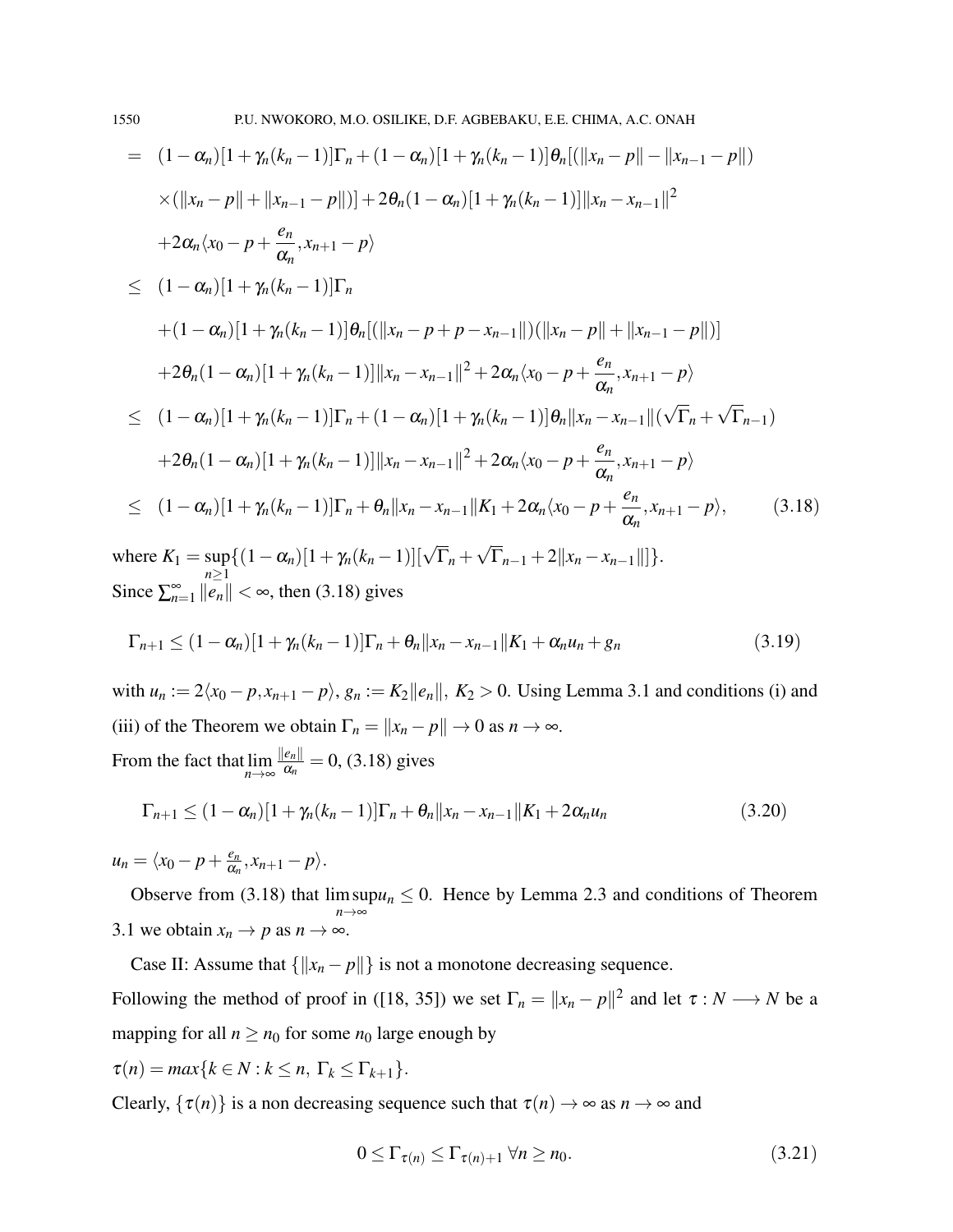With similar arguments as in  $(3.19)$ , we easily obtain

$$
\lim_{n\to\infty}||T^{\tau(n)}y_{\tau(n)}-y_{\tau(n)}||=0, \ \lim_{n\to\infty}||Ty_{\tau(n)}-y_{\tau(n)}||=0, \ \lim_{n\to\infty}||y_{\tau(n)}-x_{\tau(n)}||=0,
$$

$$
\lim_{n \to \infty} ||T^n y_{\tau(n)} - x_{\tau(n)}|| = 0.
$$
\n(3.22)

Using the boundedness of  $\{x_n\}_{n=1}^{\infty}$ ,  $\{y_n\}_{n=1}^{\infty}$  and assumptions and conditions of Theorem 3.1 we have that

$$
||x_{\tau(n+1)} - x_{\tau(n)}|| \leq \alpha_{\tau(n)} ||x_0 - x_{\tau(n)}|| + \beta_{\tau(n)} ||y_{\tau(n)} - x_{\tau(n)}|| + \gamma_{\tau(n)} ||T^n y_{\tau(n)} - x_{\tau(n)}|| + ||e_{\tau(n)}|| \to 0 \text{ as } n \to \infty.
$$
 (3.23)

Since  $\{x_{\tau(n)}\}$  is bounded, there exists a subsequence  $\{x_{\tau(n_k)}\}$  of  $\{x_{\tau(n_k)}\}$  such that  $\{x_{\tau(n_k)}\}$ converges weakly to  $q \in F(T)$ . Similar to Case I above, it can be shown that  $\limsup \langle x_0$ *n*→∞  $p, x_{\tau(n)+1} - p \ge 0$ . Using (3.18) we have that

$$
\alpha_{\tau(n)} \Gamma_{\tau(n)} \leq (1 - \alpha_{\tau(n)}) \gamma_{\tau(n)} (k_{\tau(n)} - 1) \Gamma_{\tau(n)} + \theta_{\tau(n)} \|x_{\tau(n)} - x_{\tau(n)-1}\| K_1
$$
  
+2\alpha\_{\tau(n)} \langle x\_0 - p + \frac{e\_{\tau(n)}}{\alpha\_{\tau(n)}}, x\_{\tau(n)+1} - p \rangle. (3.24)

Thus

$$
\Gamma_{\tau(n)} \leq (1 - \alpha_{\tau(n)}) \gamma_{\tau(n)} \frac{(k_{\tau(n)} - 1)}{\alpha_{\tau(n)}} \Gamma_{\tau(n)} + \frac{\theta_{\tau(n)}}{\alpha_{\tau(n)}} ||x_{\tau(n)} - x_{\tau(n)-1}||K_1 + 2\langle x_0 - p + \frac{e_{\tau(n)}}{\alpha_{\tau(n)}}, x_{\tau(n)+1} - p \rangle.
$$
\n(3.25)

From (3.25) we obtain  $\lim_{n\to\infty} ||x_{\tau(n)} - p|| = \lim_{n\to\infty} \Gamma_{\tau(n)} = 0$  and it follows that  $\lim_{n\to\infty} ||x_{\tau(n)+1} - p|| = 0$ . Clearly  $\Gamma_n \leq \Gamma_{\tau(n)+1}$  for  $n \geq n_0$ . We note also that  $\tau(n) \leq n$  for  $n \geq n_0$ , and consider the three cases namely:  $\tau_n = n$ ,  $\tau_n = n - 1$ , and  $\tau(n) < n - 1$ . Obviously  $\Gamma_n \leq \Gamma_{\tau(n)+1}$  for  $\tau(n) =$ *n* and  $\tau(n) = n - 1$ . For  $\tau(n) \leq n - 2$  and for any integer  $n \geq n_0$ , it follows from the definition of  $\tau(n)$  that  $\Gamma_i \geq \Gamma_{i+1}$ , for  $\tau(n) + 1 \leq i \leq n-1$ . Hence  $\Gamma_{\tau(n)+1} \geq \Gamma_{\tau(n)+2} \geq \cdots \geq \Gamma_{n-1} \geq \Gamma_n$ . Thus for all sufficiently large *n* we obtain  $0 \leq \Gamma_n \leq \Gamma_{\tau(n)+1}$ , from which it follows that  $\lim_{n\to\infty} \Gamma_n =$ 0. Thus  $\{x_n\}_{n=1}^{\infty}$  converges strongly to *p*.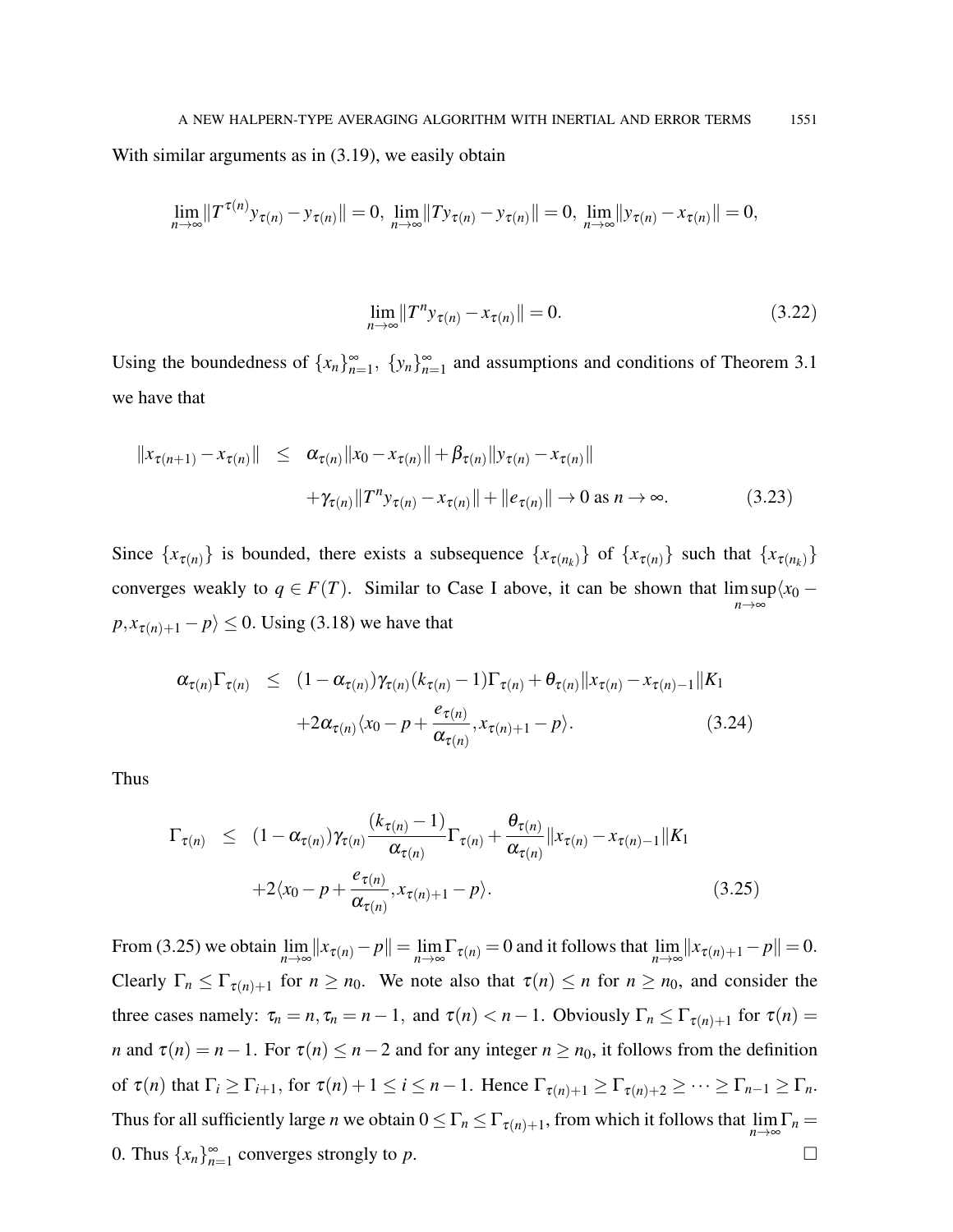For arbitrary  $\beta \in (0,1)$ , we can consider the following algorithm:

Algorithm 3.2 With  $\{\alpha_n\}$ ,  $\{\epsilon_n\}$ ,  $\{\theta_n\}$ ,  $\{\theta_n\}$  and  $\{\bar{\theta}_n\}$  as in Theorem 3.1, let  $\{x_n\}$  be generated from arbitrary starting points  $x_0, x_1 \in H$  by

$$
x_{n+1} = \alpha_n x_0 + (1 - \alpha_n) T_{(\beta, n)}(x_n + \theta_n (x_n - x_{n-1})) + e_n,
$$
\n(3.26)

where  $T_{(\beta,n)} = (1-\beta)I + \beta T^n$ .

We obtain the following Corollary:

**Corollary 3.1** Let *H* be a real Hilbert space and let  $T : H \to H$  be an asymptotically nonexpansive mapping with a nonempty fixed point set  $F(T)$  and with a sequence  $\{k_n\} \subseteq [1,\infty)$  such that  $\sum_{n=1}^{\infty} (k_n - 1) < \infty$ . Let  $\{x_n\}$  be the sequence generated from arbitrary  $x_0, x_1 \in H$  by Algorithm 3.26. Then the algorithm (3.26) converges strongly to  $z = P_{F(T)}x_0$ .

*Proof.* With  $y_n = x_n + \theta_n(x_n - x_{n-1})$ , we obtain

$$
x_{n+1} = \alpha_n x_0 + (1 - \alpha_n) T_{(\beta,n)} y_n + e_n,
$$
  
\n
$$
= \alpha_n x_0 + (1 - \alpha_n) (1 - \beta) y_n + (1 - \alpha_n) \beta T^n y_n + e_n,
$$
  
\n
$$
= \alpha_n x_0 + \beta_n y_n + \gamma_n T^n y_n + e_n,
$$

where  $\beta_n = (1 - \alpha_n)(1 - \beta)$  and  $\gamma_n = (1 - \alpha_n)\beta$ . Since  $\alpha_n + \beta_n + \gamma_n = 1$  and  $\liminf_{n \to \infty} \beta_n \gamma_n =$  $\beta(1-\beta) > 0$ , then the results follows from Theorem 3.1.

# 4. NUMERICAL EXAMPLES

**Example 4.1** Let *X* denote the real Hilbert space  $\ell_2$  and *B* the unit closed ball in *X*. Define  $T : B \to B$  by

$$
Tx = T(x_1, x_2, x_3, \ldots) = (0, x_1^2, A_2x_2, A_3x_3, \ldots),
$$

where  $A_i$  is a sequence of numbers such that  $0 < A_i < 1$  and  $\prod_{i=2}^{\infty} A_i = \frac{1}{2}$  $\frac{1}{2}$ . Then *T* is Lipschitzian and  $||Tx - Ty|| \le 2||x - y||$ ,  $\forall x, y \in B$ . Furthermore,  $||T^n x - T^n y|| \le 2 \prod_{i=2}^n A_i ||x - y|| = k_n ||x - y||$ *y*||, for *n* = 2,3,.... Since  $\lim_{n\to\infty} k_n = 1$ , we have that *T* is asymptotically nonexpansive. If *x* =  $\left(\frac{3}{4}\right)$  $\frac{3}{4}$ , 0, 0, 0, ...) and  $y = (\frac{1}{2}, 0, 0, 0, \ldots)$ , then  $||Tx - Ty|| = \frac{5}{16} > \frac{1}{4} = ||x - y||$ . This example has served as standard example for various works on asymptotically nonexpansive maps and its generalizations.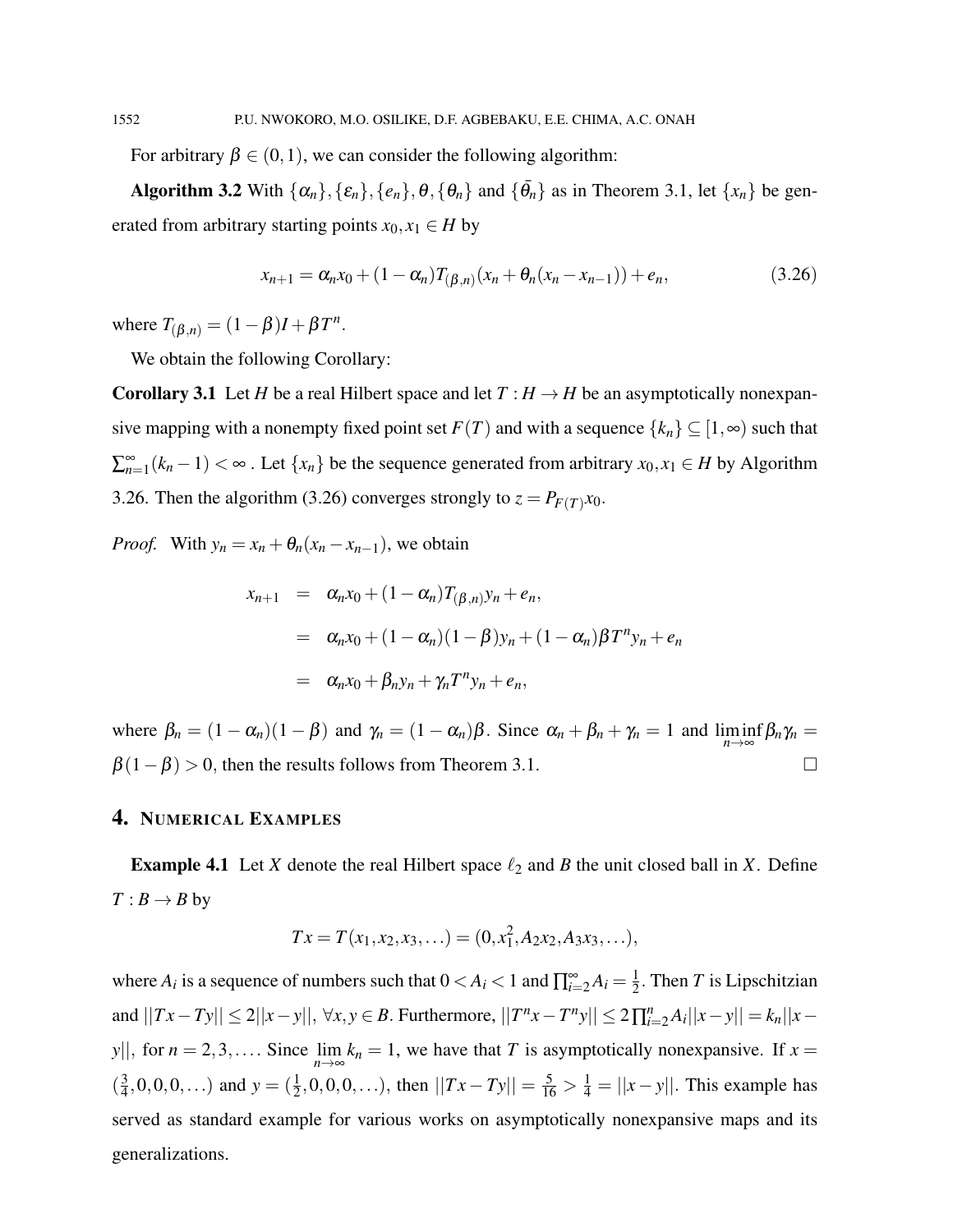In particular we can take  $A_i = \frac{i^2 - 1}{i^2}$  $\frac{(-1)^n}{i^2}$ ,  $i > 1$ . Then  $k_n = 2 \prod_{i=2}^n A_i$ , and we further choose  $\alpha_n =$ √  $\frac{1}{k_n-1} + \frac{1}{n+1}$  $\frac{1}{n+1}$ ,  $\beta_n = \gamma_n = \frac{1}{2}$  $\frac{1}{2}(\frac{n}{n+1} -$ √  $(\overline{k_n-1}), \varepsilon_n = \frac{1}{(n+1)}$  $\frac{1}{(n+1)^2}$ ,  $e_n = \frac{c}{(n+1)^2}$  $\frac{c}{(n+1)^2}$ , where  $c \in H$  is any fixed vector. Choosing  $x_1 = (\frac{1}{2}, 0, 0, 0, \ldots), x_2 = (\frac{2}{5}, 0, 0, 0, \ldots), \theta = 0.5$ , and  $c = (\frac{1}{3}, 0, 0, 0, \ldots)$ in *H*, algorithm (3.5) and algorithm (3.26) with  $\beta = 0.5$  and 0.9 converge to zero as shown in Figure 1 and table 1 below:



FIGURE 1. Graph showing the convergence of iterative algorithms

| Number         |                  | Algorithm 3.26     | Algorithm 3.26    |
|----------------|------------------|--------------------|-------------------|
| of             | Algorithm 3.5    | with               | with              |
| Iterates       |                  | $\beta = 0.5$      | $\beta = 0.9$     |
| 2              | 0.1              | 0.1                | 0.1               |
| 3              | 0.149702         | 0.1497             | 0.1558            |
| $\overline{4}$ | 0.151111         | 0.1485             | 0.1957            |
| 5              | 0.0538255        | 0.0553             | 0.0578            |
|                |                  |                    |                   |
| 29             | 0.00116518       | 0.0003             | 0.0001            |
| 30             | 0.000983747      | 0.0002             | $\Omega$          |
| 31             | 0.000830058      | 0.0002             | $\Omega$          |
| 32             | 0.000699556      | 0.0001             | 0                 |
|                |                  |                    |                   |
| 57             | 0.000010828      | $\theta$           | $\theta$          |
| 58             | 0.000010008      | 0                  | 0                 |
| Elapsed time   | 0.155271 seconds | $0.471473$ seconds | 0.430826 seconds. |

TABLE 1. Showing the numerical values of the iterates for the two algorithms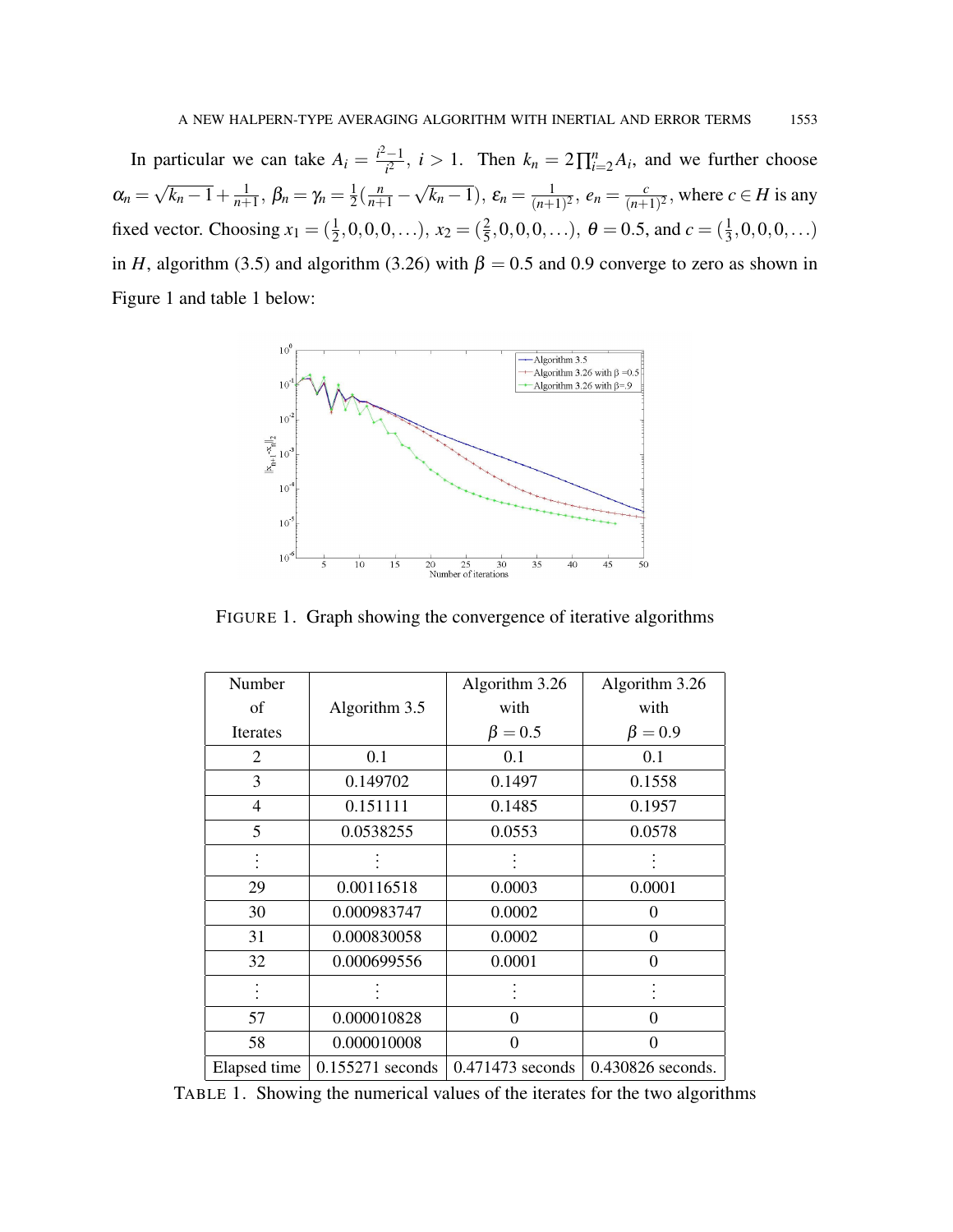**Example 4.2** Let  $\Re$  denote the reals with the usual norm and define  $T : \Re \rightarrow \Re$  by

$$
Tx = \begin{cases} -3x, x \in (-\infty, 0] \\ 0, x \in (0, \infty). \end{cases}
$$

Then

$$
k_n = \begin{cases} \frac{1+\sqrt{2}}{\sqrt{2}-1}, \ n = 1, \\ 1, \ n \ge 2, \end{cases}
$$

and we can choose  $\alpha_n =$ √  $\frac{1}{k_n-1} + \frac{1}{n+1}$  $\frac{1}{n+1}$ ,  $\beta_n = \gamma_n = \frac{1}{2}$  $\frac{1}{2}(\frac{n}{n+1} -$ √  $(\overline{k_n-1}), \varepsilon_n = \frac{1}{(n+1)}$  $\frac{1}{(n+1)^2}$ ,  $e_n = \frac{c}{(n+1)^2}$  $\frac{c}{(n+1)^2}$ where  $c \in H$  is any fixed vector. Choosing  $x_1 = 0.6$ ,  $x_2 = 2.5$ ,  $\theta = 0.5$ , and  $c = 0.9$  in *H*, then the algorithm (3.5) and algorithm (3.26) with  $\beta = 0.5$  and 0.9 converge to zero as shown in Figure 2 and table 2:



FIGURE 2. Graph showing the convergence of iterative algorithms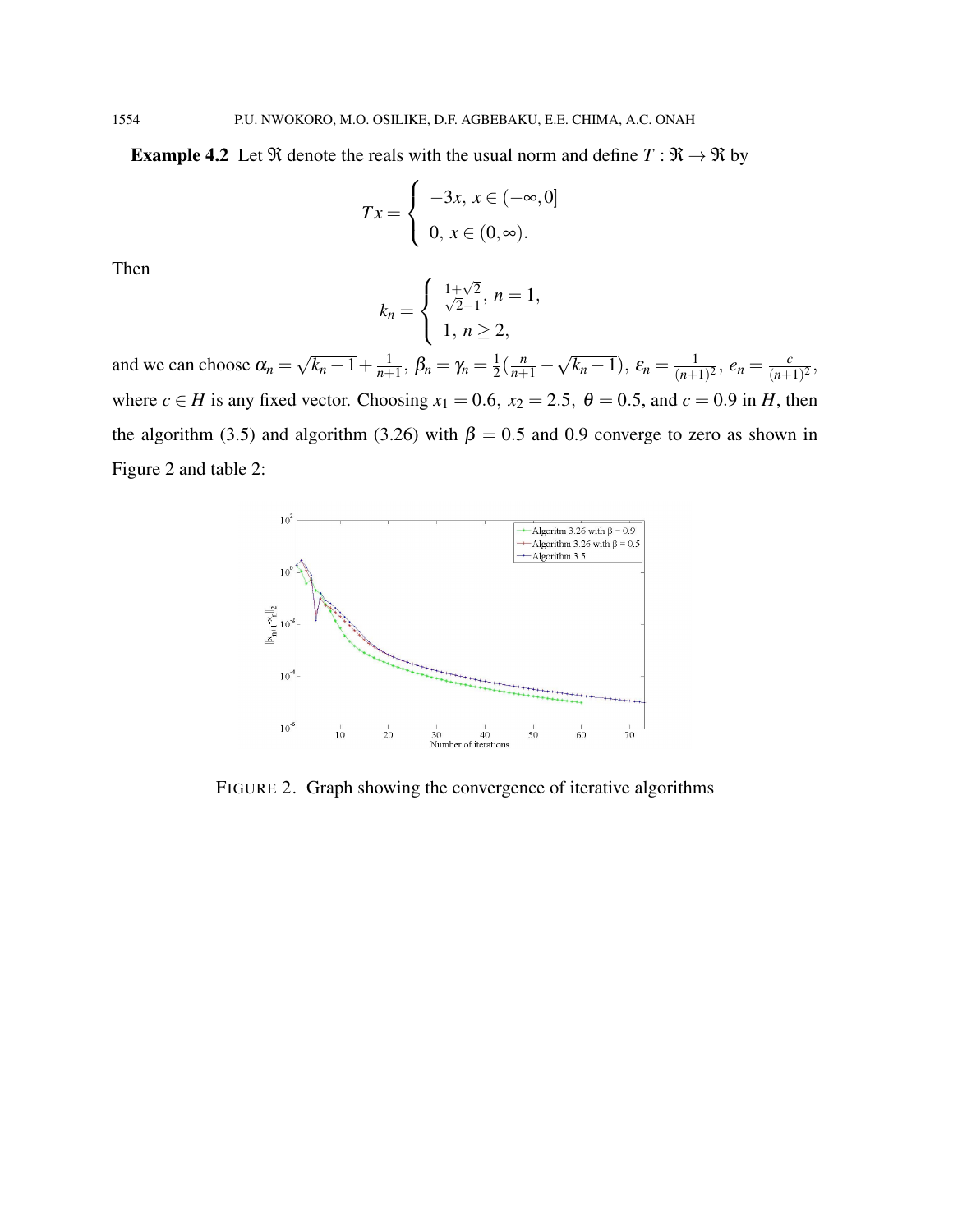| Number              |                  | Algorithm 3.26   | Algorithm 3.26   |
|---------------------|------------------|------------------|------------------|
| of                  | Algorithm 3.5    | with             | with             |
| Iterates            |                  | $\beta = 0.5$    | $\beta = 0.9$    |
| 1                   | 1.9              | 1.9              | 1.9              |
| $\mathfrak{2}$      | 2.8844           | 2.8844           | 1.1021           |
| 3                   | 1.611            | 1.1711           | 0.375            |
| 4                   | 0.7984           | 0.5198           | 0.5427           |
| 5                   | 0.0142           | 0.0252           | 0.2027           |
|                     |                  |                  |                  |
| 27                  | 0.0002           | 0.0002           | 0.0001           |
| 28                  | 0.0002           | 0.0002           | 0.0001           |
| 29                  | 0.0002           | 0.0002           | $\theta$         |
|                     |                  |                  |                  |
| 33                  | 0.0001           | 0.0001           | $\overline{0}$   |
| 34                  | 0.0001           | 0.0001           | $\theta$         |
| 35                  | 0.0001           | 0.0001           | $\theta$         |
| <b>Elapsed Time</b> | 0.169970 seconds | 0.496013 seconds | 0.483270 seconds |

TABLE 2. Showing the numerical values of the iterates for the two algorithms

## 5. CONCLUSION

Two Halpern-type averaging algorithm (algorithms 3.5 and 3.26) with both inertial and error terms were introduced and studied in this paper. Both algorithms were employed in the approximation of fixed points of asymptotically nonexpansive maps in real Hilbert spaces. Asymptotically nonexpansive maps are more general than nonexpansive maps and as such the results presented here generalize and extend some existing results in this area. Strong convergence results were obtained for both algorithms. The validity of the algorithms is illustrated using numerical examples in both finite and infinite dimensional real Hilbert spaces. From the numerical experiment, algorithm 3.5 converges faster than algorithm 3.26. Although algorithm 3.26 has fewer number of iterations, it took more time than algorithm 3.5 to complete the iterative process. In practical application of the results to real world problems, it is advisable to implement algorithm 3.5.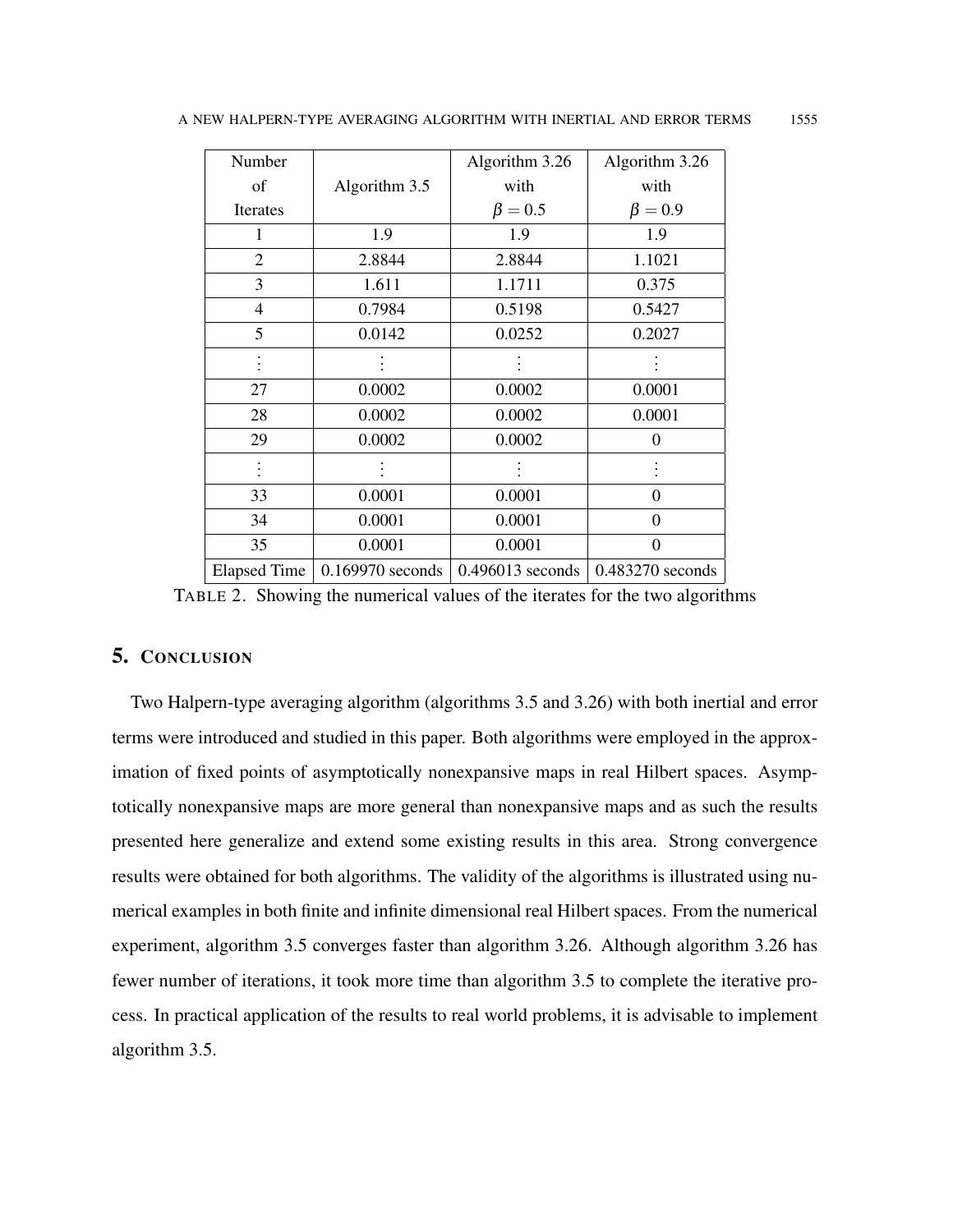#### ACKNOWLEDGEMENTS

P.U. Nwokoro, D.F. Agbebaku, E.E. Chima and A.C. Onah received assistance from the facilities of Pastor E.A. Adeboye Professorial Chair. They are very thankful to the Chair.

### CONFLICT OF INTERESTS

The author(s) declare that there is no conflict of interests.

#### **REFERENCES**

- [1] F. Alvarez, H. Altouch, An inertial proximal method for maximal monotone operators via discretization of a nonlinear oscillator with damping, Set-valued Anal. 9 (2001), 3-11.
- [2] A. Beck and M. Teboulle, A fast iterative shrinkage-thresholding algorithm for linear inverse problems, SIAM J. Imaging Sci. 2 (1) (2009), 183-202.
- [3] V. Berinde, Iterative Approximation of Fixed Points, Lectures Notes 1912 Springer (2002).
- [4] F.E. Browder and W.V. Petryshyn, Construction of fixed points of nonlinear mappings in Hilbert spaces, J. Math. Anal. Appl. 20 (1967), 197-228.
- [5] F. E. Browder, Nonexpansive Nonlinear Operators in Banach Spaces, Proc. Nat. Acad. Sci. 54 (1965), 1041- 1044.
- [6] S.S. Chang, Some results for asymptotically pseudocontractive mappings and asymptotically nonexpansive mappings, Proc. Amer. Math. Soc. 129 (2001), 845-853.
- [7] S.S. Chang, Y.J Cho, H. Zhou, Demi-Closed principle and weak convergence problems for asymptotically nonexpansive mappings, J. Korean Math. Soc. 38 (6) (2001), 1245-1260.
- [8] A. Chambolle and C.H. Dossal, On the convergence of the iterates of the "fast iterative shrinkage/thresholding algorithm", J. Optim. Theory Appl. 166 (2015), 968-982.
- [9] C.E. Chidume, Geometric Properties of Banach Spaces and Nonlinear Iterations, Lecture Notes in Mathematics 1965, Springer (2009).
- [10] Q.L. Dong, D. Jiang, P. Cholamjiak and Y. Shehu, A strong convergence result involving an inertial forwardbackward algorithm for monotone inclusions, J. Fixed Point Theory Appl. 19 (2017, 3097-3118.
- [11] Q.L. Dong, H.B. Yuan, Y.J. Cho, and T.M. Rassias, Modified inertial Mann algorithm and inertial CQalgorithm for nonexpansive mappings, Optim. Lett. 12 (1)(2018), 87-102.
- [12] K. Goebel, W.A. Kirk, A fixed point theorem for asymptotically nonexpansive mappings, Proc. Amer. Math. Soc. 35(1972), 171-174.
- [13] N. Hussain, K. Ullah, M. Arshad, Fixed point approximation of Suzuki generalized nonexpansive mapping via new faster iteration process, arXiv:1802.09888v1[math.FA] (2018).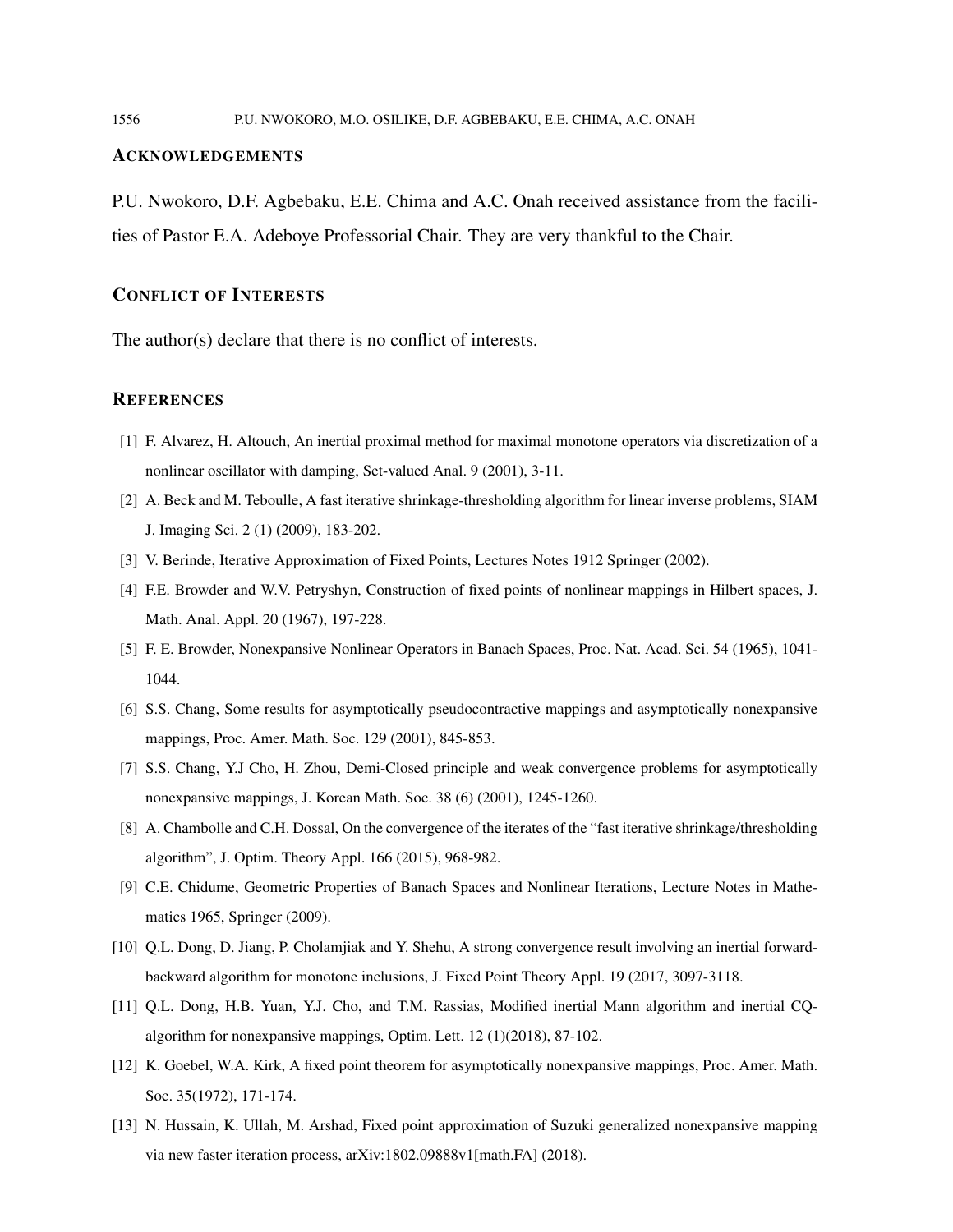- [14] T.H. Kim and H.K. Xu, Strong convergence of modified Mann iterations, Nonlinear Anal., Theory Methods Appl. 61 (2005), 51-60.
- [15] W.A. Kirk, Fixed point theorems for non-Lipschitzian mappings of asymptotically nonexpansive type, Isreal J. Math. 17 (1974), 339-346.
- [16] M. Li and Y. Yao, Strong convergence of an Iterative algorithm for  $\lambda$ -strictly pseudocontractive mappings in Hilbert spaces, An. Șt. Univ. Ovidius Constanța 18 (1) (2010), 219-228.
- [17] T.C. Lim and H.K. Xu, Fixed point point theorems for asymptotically nonexpansive mappings, Nonlinear Anal., Theory Methods Appl. 22(1994), 1345-1355.
- [18] P.E. Mainge, Strong convergence of projected subgradient methods for nonsmooth and nonstrictly convex minimization, Set-Valued Anal. 16 (7) (2008) 899-912.
- [19] D.A. Lorenz, Constructing test instances for basis pursiut denoising, IEEE Trans. Signal Process. 61 (2013), 1210-1214.
- [20] P.E. Mainge and S. Maruster, Convergence in Norm of modified Krasnoselkii-Mann iterations for fixed points of demicontractive mappings, Appl. Math. Comput. 217 (2011), 9864-9874.
- [21] P. Majee and C. Nahak, A modified iterative method for a finite collection of non-self mappings and family of variational inequality problems, Med. J. Math. 15 (2018), 58.
- [22] G. Marino and H.K. Xu, Weak and strong convergence theorems for strict pseudocontrations in Hilbert spaces, J. Math. Anal. Appl. 329 (2007), 336-349.
- [23] A. Moudafi and M. Oliny, Convergence of a splitting inertial proximal method for monotone operators, J. Comput. Appl. Math. 155 (2003), 447-454.
- [24] K. Nakajo and W. Takahashi, Strong convergence theorems for nonexpansive mappings and nonexpansive semigroups, J. Math. Anal. Appl. 279 (2003), 372-379.
- [25] Z. Opial, Weak convergence of successive approximations for nonexpansive mappings, Bull. Amer. Math. Soc. 73 (1967), 591-597.
- [26] M.O. Osilike S.C. Aniagbasor, B.G. Akuchu,Fixed points of asymptotically demicontractive mappings in arbitrary Banach spaces, Panamer. Math. J. 12 (2) (2002), 77-88.
- [27] M.O. Osilike, A. Udomene, D.I. Igbokwe, B.G. Akuchu, Demiclosedness principle and convergence theorems for *k*-strictly asymptotically pseudocontractive maps, J. Math. Anal. Appl. 326 (2007), 1334-1345.
- [28] M.O. Osilike, Iterative approximations of fixed points of asymptotically demicontractive mappings, Indian J. Pure Appl. Math. 29(12) (1998), 1291-1300.
- [29] M.O. Osilike, A. Udomene, Demiclosedness principle and convergence results for strictly pseudocontractive mappings of Browder-Petryshyn type, J. Math. Anal. Appl. 256 (2001), 431-445.
- [30] B.T. Polyak, Some methods of speeding up the convergence of iteration methods, Zh. Vychisl. Mat. Mat. Fiz. 4 (1964), 1-17.